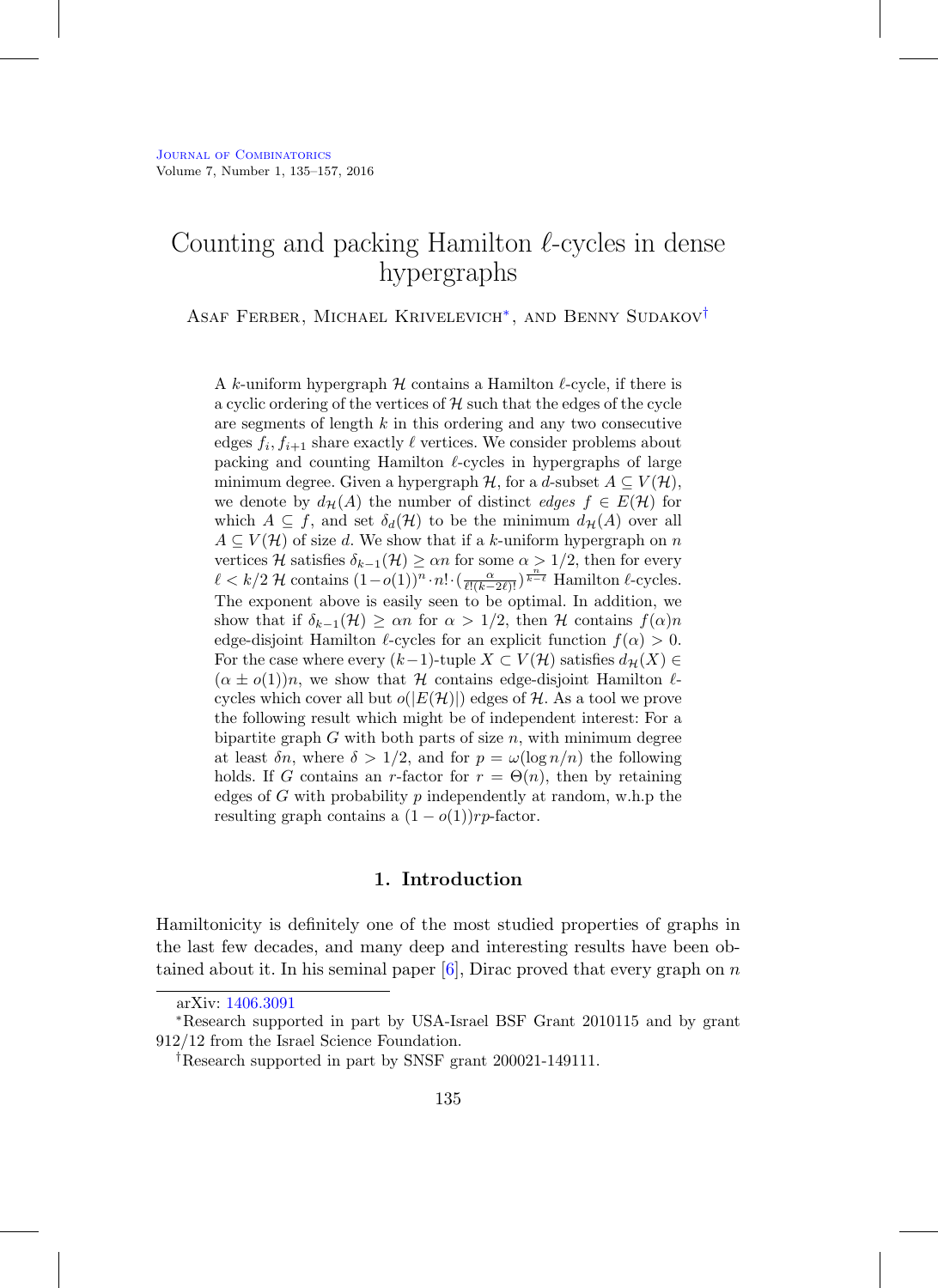vertices,  $n \geq 3$ , with minimum degree at least  $n/2$  is Hamiltonian. The complete bipartite graph  $K_{m,m+1}$  shows that this theorem is best possible, i.e., the minimum degree condition cannot be improved. Moreover, this extremal example hints that the addition of one more edge creates many Hamilton cycles. It thus is natural to ask the following questions:

- (1) How many edge-disjoint Hamilton cycles does a Dirac graph (that is, a graph G on n vertices with minimum degree  $\delta(G) \geq n/2$  have?
- (2) How many distinct Hamilton cycles does a Dirac graph have?

These questions have been examined by various researchers and many results are known. Among them are Christofides, Kühn and Osthus  $[2]$ , Cuckler and Kahn  $[5]$ , Kühn, Lapinskas and Osthus  $[15]$ , Nash-Williams [\[21,](#page-21-0) [22,](#page-21-1) [23\]](#page-21-2), Sárközy, Selkow and Szemerédi [\[27\]](#page-21-3), and the authors of this paper [\[7\]](#page-20-1). In particular, it is worth mentioning very recent remarkable results due to Csaba, Kühn, Lo, Osthus and Treglown  $\left[4\right]$  who settled the long standing conjectures made by Nash-Williams [\[21,](#page-21-0) [22,](#page-21-1) [23\]](#page-21-2). They showed that every *d*-regular Dirac graph contains  $\lfloor \frac{d}{2} \rfloor$  edge-disjoint Hamilton cycles, and that every graph G on n vertices with minimum degree  $\delta \geq n/2$  contains at least  $reg_{even}(n, \delta)/2$  edge-disjoint Hamilton cycles, where  $reg_{even}(n, \delta)$ denotes the largest degree of an even-regular spanning subgraph one can guarantee in a graph on n vertices with minimum degree  $\delta$ . These results are clearly optimal.

Note that if a graph  $G$  contains  $r$  edge-disjoint Hamilton cycles, then in particular G contains a  $2r$ -factor, that is, a spanning  $2r$ -regular subgraph. Therefore, the following question is also related to the two mentioned above:

(3) Given a graph G with minimum degree  $\delta(G)$ , what is the maximal r for which  $G$  contains an  $r$ -factor?

As in Dirac's Theorem, the complete bipartite graph  $K_{m,m+1}$  with unbalanced parts demonstrates that for  $\delta(G) < n/2$  one can not expect to obtain even a 1-factor. The question about finding the maximal  $r := r(\delta, n)$ such that any graph G on n vertices with minimum degree  $\delta$  must contain an r-factor has also been investigated by various researchers. Among them are Katerinis [\[11\]](#page-20-2) and Hartke, Martin and Seacrest [\[9\]](#page-20-3). The former showed that any Dirac graph contains an r-factor for  $r \geq \frac{n+5}{4}$  (he also gave an example of a Dirac graph G on n vertices that does not contain an  $\frac{n+6}{4}$ -factor), and the latter generalized the result to graphs with minimum degree  $\delta$ , with  $\delta \geq n/2$ .

In this paper we investigate analogous questions in hypergraphs. First we need to define the notion of a Hamilton cycle in a hypergraph. For two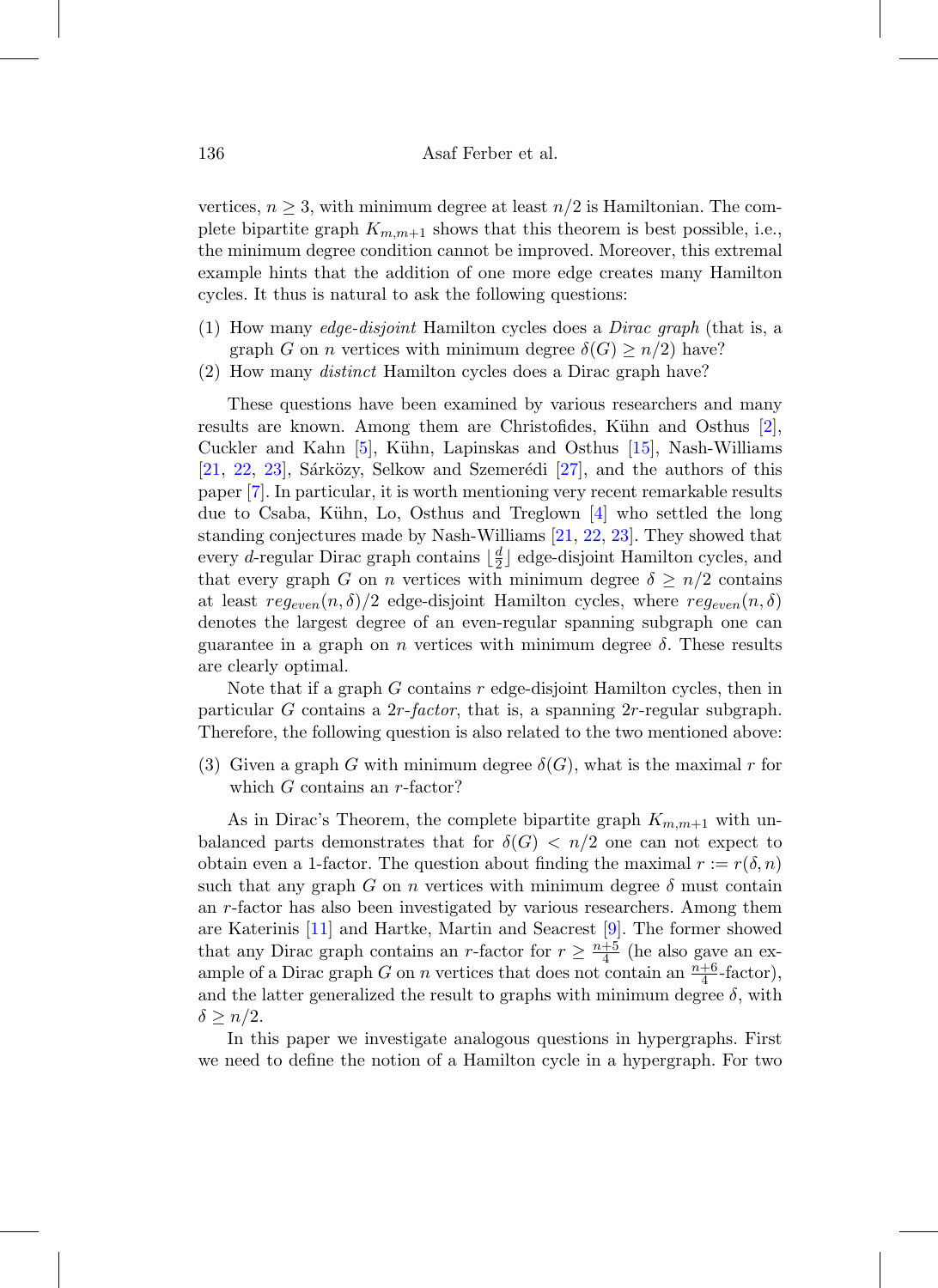positive integers  $0 \leq \ell < k$ , a  $(k, \ell)$ -cycle is a k-uniform hypergraph whose vertices can be ordered cyclically such that the edges are segments of that order and such that every two consecutive edges share exactly  $\ell$  vertices. In case that  $0 \leq \ell \leq k/2$ , we refer to  $(k, \ell)$ -cycles as *loose* cycles. Now, let H be a k-uniform hypergraph and let  $0 \leq \ell \leq k$ . We say that H contains a Hamilton  $\ell$ -cycle if H contains a  $(k, \ell)$ -cycle using all the vertices of H. Note that in the case  $\ell = 0$  a Hamilton  $\ell$ -cycle corresponds to a *perfect matching*.

Analogously to graphs, the connection between the degrees in hypergraphs and the appearance of Hamilton  $\ell$ -cycles is well studied, and many results have been derived. Of course, an obvious necessary condition for a k-uniform hypergraph on n vertices to contain a Hamilton  $\ell$ -cycle is for  $(k - \ell)$  to divide n. Before we proceed to describe the previous work and to state our results, let us introduce some notation. Given a hypergraph  $\mathcal{H}$ , for a *d*-subset  $A \in \binom{V(\mathcal{H})}{d}$ , we denote by  $d_{\mathcal{H}}(A)$  the number of distinct *edges*  $f \in E(\mathcal{H})$  for which  $A \subseteq f$ , and set

$$
\delta_d(\mathcal{H}) = \min d_{\mathcal{H}}(A), \text{ and } \Delta_d(\mathcal{H}) = \max d_{\mathcal{H}}(A),
$$

where the minumum and the maximum are taken over all subsets  $A \subseteq V(H)$ of size exactly d. In a similar way, for two subsets  $X, Y \subseteq V(H)$ , we denote by  $d_{\mathcal{H}}(X, Y)$  the size of the neighborhood of X in Y. That is,  $d_{\mathcal{H}}(X, Y) :=$  $|\{Z \subseteq Y : X \cup Z \in E(\mathcal{H})\}|$ . For a fixed set Y and an integer  $d < k$ , we set

$$
\delta_d(Y) = \min d_{\mathcal{H}}(X, Y), \text{ and } \Delta_d(Y) = \max d_{\mathcal{H}}(X, Y),
$$

where the minimum and maximum are taken over all subsets  $X \subseteq V(H)$  of size d.

Katona and Kierstead were the first to obtain a Dirac-type result for hypergraphs. They proved in [\[12\]](#page-20-4) that if  $\delta_{k-1}(\mathcal{H}) \geq (1 - \frac{1}{2k})n + O_k(1)$ , then H contains a Hamilton  $(k-1)$ -cycle. They also gave an example for a hypergraph  $\mathcal H$  with  $\delta_{k-1}(\mathcal H) = \lfloor \frac{n-k+3}{2} \rfloor$  which does not contain a Hamilton  $(k-1)$ -cycle, and implicitly conjectured that this is the correct bound. For  $k = 3$ , this conjecture has been confirmed by Rödl, Rucinski and Szemerédi in [\[26\]](#page-21-4). For  $k \geq 4$ , it is proved in [\[25\]](#page-21-5) that  $\delta_{k-1}(\mathcal{H}) \approx \frac{n}{2}$  is asymptotically the correct bound for the existence of a Hamilton  $(k-1)$ -cycle in  $H$ . A construc-tion of Markström and Ruciński from [\[19\]](#page-20-5) demonstrates that  $\delta_{k-1}(\mathcal{H}) \approx \frac{n}{2}$  is necessary for having a perfect matching in  $H$ , and since whenever  $(k - \ell)|k$ , a Hamilton  $\ell$ -cycle contains a perfect matching, one obtains that indeed  $\delta_{k-1}(\mathcal{H}) \approx \frac{n}{2}$  is the correct (asymptotic) bound for enforcing the existence of a Hamilton  $\ell$ -cycle for each such  $\ell$ . For values of  $\ell$  for which  $(k - \ell) | k$ ,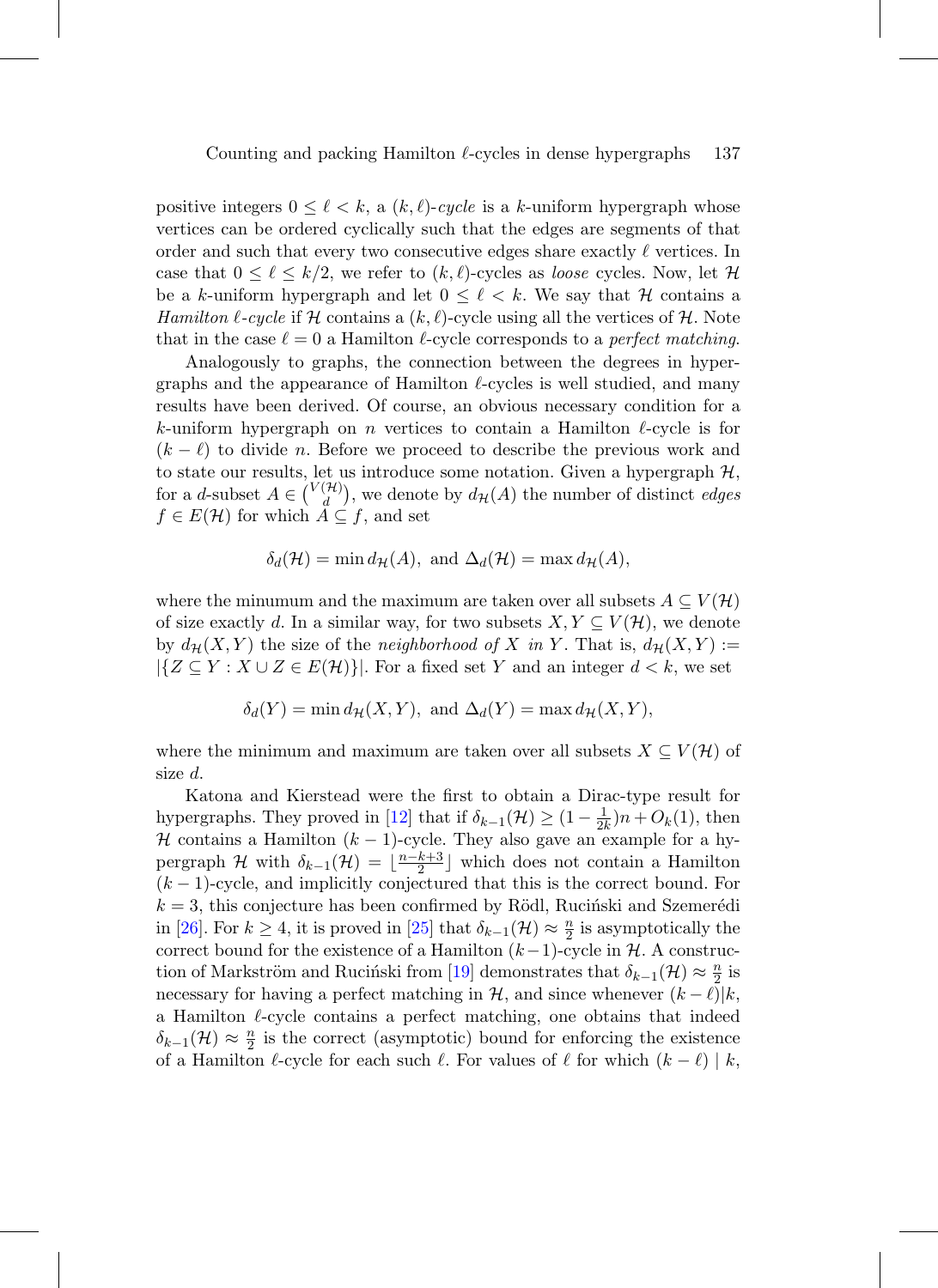Kühn, Mycroft and Osthus showed in [\[16\]](#page-20-6) that  $\delta_{k-1}(\mathcal{H}) \approx \frac{n}{\sqrt[k-\ell]}(k-\ell)}$  is the correct asymptotic bound for enforcing the existence of a Hamilton  $\ell$ -cycle. There are many other important and interesting results regarding the connection between the minimum degree of a hypergraph and the existence of Hamilton  $\ell$ -cycles which we did not mention, and for a more complete list we refer the reader to the excellent survey of Rödl and Rucinski  $[24]$ .

Now we are ready to state our main results. As far as we know, this paper is the first attempt to deal with Questions  $(1)$ – $(3)$  in the hypergraph setting. In our first theorem we show that a dense  $k$ -uniform hypergraph contains the "correct" number of loose Hamilton cycles. That is, we show that given a k-uniform hypergraph H on n vertices with  $\delta_{k-1}(\mathcal{H}) \geq \alpha n$ , the number of Hamilton  $\ell$ -cycles in  $\mathcal H$  is at least (up to a sub-exponential factor) the expected number of Hamilton  $\ell$ -cycles in a random k-uniform hypergraph with edge probability  $p = \alpha$  (that is, a hypergraph obtained by choosing every k-subset of  $[n]$  with probability p, independently at random). The expected number of such cycles is

$$
(n-1)! \cdot \frac{k-\ell}{2} \cdot \left(\frac{\alpha}{\ell!(k-2\ell)!}\right)^{\frac{n}{k-\ell}}
$$

.

Indeed, first enumerate the vertices and define the edges of the  $(k, \ell)$ -cycle accordingly. Then, in each of the  $\frac{n}{k-\ell}$  edges, divide by the number of ways to order the first  $\ell$  vertices and the next  $k - 2\ell$  vertices. Finally, divide by  $2n$  $\frac{2n}{k-\ell}$ , which is the number of different ways to obtain the same cycle.

<span id="page-3-0"></span>**Theorem 1.1.** Let  $\ell$  and  $k$  be integers satisfying  $0 \leq \ell \leq k/2$ , and let  $1/2 < \alpha < 1$ . Then, for a sufficiently large integer n the following holds. Suppose that

- $(i)$   $(k \ell)|n$ , and
- (ii)  $H$  is a k-uniform hypergraph on n vertices, and
- (iii)  $\delta_{k-1}(\mathcal{H}) \geq \alpha n$ .

Then, the number of Hamilton  $\ell$ -cycles in  $\mathcal H$  is at least

$$
(1-o(1))^n \cdot n! \cdot \left(\frac{\alpha}{\ell!(k-2\ell)!}\right)^{\frac{n}{k-\ell}}.
$$

This is an extension to hypergraphs of the result obtained by Cuckler and Kahn [\[5\]](#page-19-2) for the case of graphs. We remark that their bound is more accurate and is phrased in terms of certain entropy function over edge weighting of the graph. We will use their result in our proof.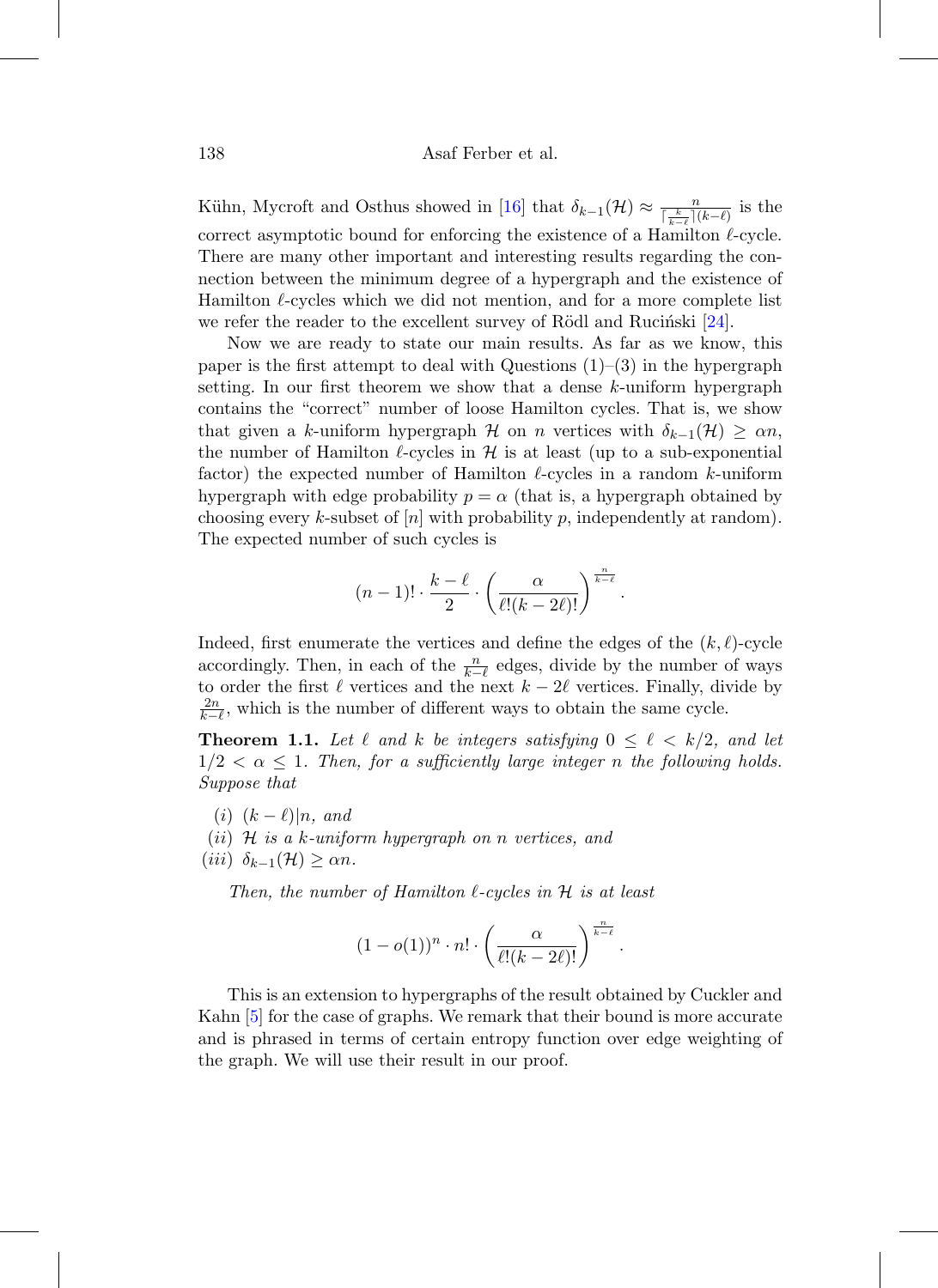Since in a k-uniform hypergraph  $H$  on n vertices, a Hamilton  $\ell$ -cycle contains  $\frac{n}{k-\ell}$  edges, one cannot hope to find more than  $|E(\mathcal{H})|/\frac{n}{k-\ell}$  edgedisjoint such cycles. In the following theorem we show that indeed, up to a multiplicative factor, any dense k-uniform hypergraph  $\mathcal H$  contains the correct number of edge-disjoint loose Hamilton cycles.

<span id="page-4-0"></span>**Theorem 1.2.** Let k and  $\ell$  be integers satisfying  $0 \leq \ell \leq k/2$ , and let  $1/2 < \alpha' < \alpha \leq 1$ . Then for all sufficiently large n the following holds. Suppose that

 $(i)$   $(k - \ell)|n$ , and

- (ii)  $H$  is a k-uniform hypergraph on n vertices, and
- (iii)  $\delta_{k-1}(\mathcal{H}) \geq \alpha n$ .

Then H contains at least

$$
(1 - o(1)) \cdot \frac{f(\alpha')|E(\mathcal{H})|}{\frac{n}{k - \ell}}
$$

edge-disjoint Hamilton  $\ell$ -cycles, where  $f(x) = \frac{x + \sqrt{2x-1}}{2}$ .

We remark that we prove Theorem [1.2](#page-4-0) by translating the problem into a problem of graphs. One of the ingredients of our proof is the ability to find a spanning and regular subgraph of a dense bipartite graph. In order to achieve this goal we use a result of Csaba [\[3\]](#page-19-4) (which is tight for bipartite graphs), and this is where the function  $f$  in Theorem [1.2](#page-4-0) comes from.

In the special case where the difference between  $\Delta_{k-1}(\mathcal{H})$  and  $\delta_{k-1}(\mathcal{H})$ is small, we obtain the following asymptotically optimal result.

<span id="page-4-1"></span>**Theorem 1.3.** Let k and  $\ell$  be integers satisfying  $0 \leq \ell \leq k/2$ , and let  $1/2 < \alpha \leq 1$  be a constant. For every  $\delta > 0$  there exists  $\varepsilon > 0$  such that the following holds. For all sufficiently large n, if:

- $(i)$   $(k \ell)|n$ , and
- (ii)  $\mathcal H$  is a k-uniform hypergraph on n vertices, and
- (iii)  $\delta_{k-1}(\mathcal{H}) \geq \alpha n$ , and
- (iv)  $\Delta_{k-1}(\mathcal{H}) \leq (\alpha + \varepsilon)n$ .

Then all but at most  $\delta\binom{n}{k}$  $\binom{n}{k}$  edges of H can be packed into Hamilton  $\ell$ -cycles.

Note that Theorem [1.3](#page-4-1) is more general than the main result of  $[8]$  in the sense that we do not require any "pseudo-random" properties of the hypergraph (except, of course, the assumption that the degrees are large). On the other hand, Theorem [1.3](#page-4-1) works only for hypergraphs which are very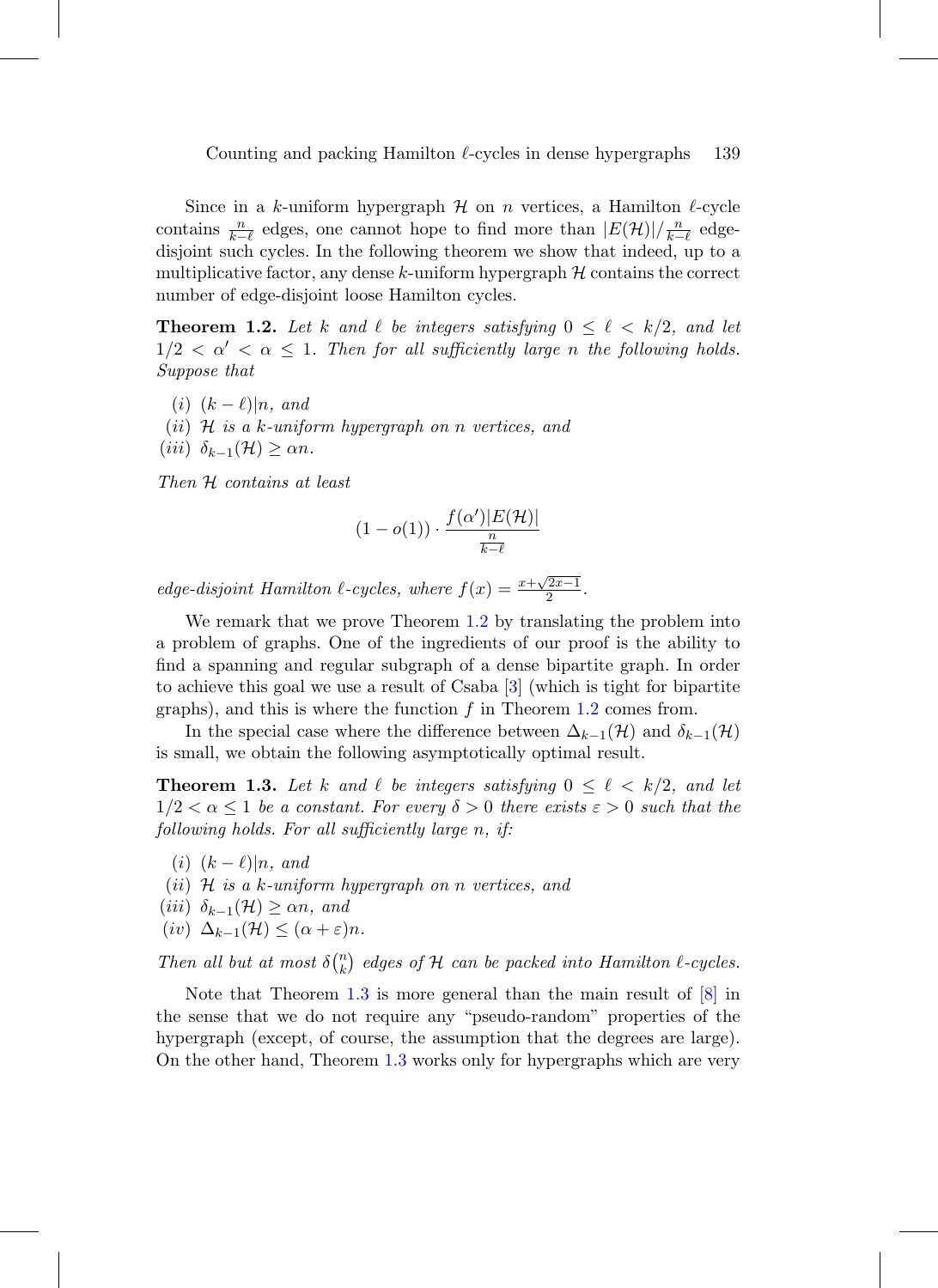dense, but it is known (see e.g.  $[16]$ ) that below the densities we consider, there are constructions of hypergraphs without Hamilton cycles.

In the proofs of Theorems [1.2](#page-4-0) and [1.3](#page-4-1) we use (as a tool) the following theorem which is also of independent interest and is related to the concept of robustness of graph properties (see for example  $[14]$ ). Before discussing and stating the theorem, let us introduce the following notation. Let G be a graph. Given a positive constant  $0 < p \leq 1$ , we say that a graph G' is distributed according to  $G_p$ , or  $G' \sim G_p$  for brevity, if  $G'$  is a subgraph of G obtained by retaining every edge of  $G$  with probability  $p$ , independently at random. In the following theorem we show that, given a bipartite graph G with both parts of size n and with  $\delta(G) \ge \alpha n$ , where  $\alpha > 1/2$ , if G contains an r-factor for  $r = \Theta(n)$ , then for  $p = \omega(\frac{\log n}{n})$ , a random subgraph  $G' \sim G_p$ typically contains a  $(1 - o(1))rp$ -factor. The proof of the theorem appears in Section [2.3.](#page-7-0)

<span id="page-5-0"></span>**Theorem 1.4.** Let  $1/2 < \alpha \leq 1$ ,  $\varepsilon > 0$  and  $0 < \rho \leq \alpha$  be positive constants. Then for sufficiently large integer n, the following holds. Suppose that:

- $(i)$  G is a bipartite graph with parts A and B, both of size n, and
- (*ii*)  $\delta(G) \ge \alpha n$ , and
- (iii) G contains a ρn-factor.

Then, for  $p = \omega(\frac{\ln n}{n})$ , with probability  $1 - n^{-\omega(1)}$  a graph  $G' \sim G_p$  has a k-factor for  $k = (1 - \varepsilon) \rho np$ .

<span id="page-5-1"></span>**Remark 1.5.** We remark that the proof of Theorem [1.4](#page-5-0) is still valid even if we choose each edge  $e \in E(G)$  with probability  $p_e \geq p$ . This follows from the monotonicity of the random model  $G_p$ .

Let H be a k-uniform hypergraph on n vertices with  $\delta_{k-1}(\mathcal{H}) \geq \alpha n$  for some  $\alpha > 1/2$ . Assume further that  $k \mid n$ . Now, by applying Theorem [1.2](#page-4-0) with  $\ell = 0$  to H one can obtain that H contains an r-factor for every  $r \leq (1 - o(1)) \frac{f(\alpha)|E(H)|}{\frac{n}{k}}$ . In the following proposition, by slightly extending a known construction, we show that there are hypergraphs  $\mathcal H$  with  $\delta_{k-1}(\mathcal H) \geq$  $n/2 - O(1)$  which do not contain r-factors for many values of r.

<span id="page-5-2"></span>**Proposition 1.6.** Let  $k \leq n$  be positive integers. Then there exists a kuniform hypergraph H on n vertices with  $\delta_{k-1}(\mathcal{H}) \geq n/2-k-1$ , which does not contain an r-factor for any odd integer r.

## **2. Tools**

In this section we introduce the main tools to be used in the proofs of our results.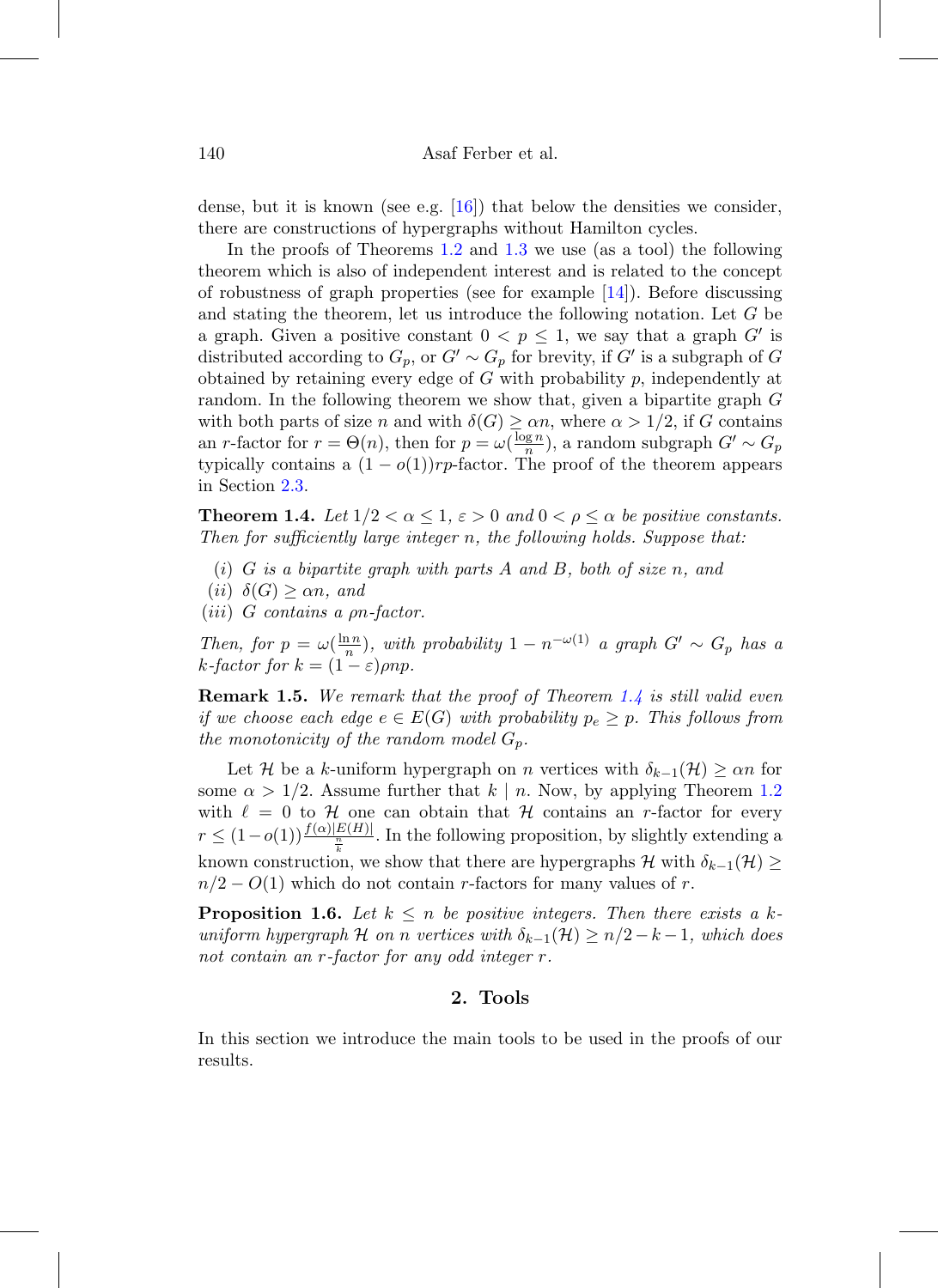Counting and packing Hamilton  $\ell$ -cycles in dense hypergraphs 141

#### **2.1. Probabilistic tools**

We need to employ standard bounds on large deviations of random variables. We mostly use the following well-known bound on the lower and the upper tails of the Binomial distribution due to Chernoff (see [\[1\]](#page-19-5), [\[10\]](#page-20-9)).

<span id="page-6-0"></span>**Lemma 2.1.** Let  $X \sim Bin(n, p)$  and let  $\mu = \mathbb{E}(X)$ . Then

- $Pr[X < (1 a)\mu] < e^{-a^2\mu/2}$  for every  $a > 0$ ;
- $Pr[X > (1+a)\mu] < e^{-a^2\mu/3}$  for every  $0 < a < 3/2$ .

Remark: The conclusions of Lemma [2.1](#page-6-0) remain the same when X has the hypergeometric distribution (see [\[10\]](#page-20-9), Theorem 2.10). The following is a trivial yet useful bound.

**Lemma 2.2.** Let  $X \sim Bin(n, p)$  and  $k \in \mathbb{N}$ . Then the following holds:

$$
\Pr(X \ge k) \le \left(\frac{enp}{k}\right)^k.
$$

*Proof.*  $Pr(X \ge k) \le {n \choose k}$  ${k \choose k} p^k \leq \left(\frac{enp}{k}\right)^k$ .

We also make an extensive use of the following inequality, whose proof can be found at [\[20\]](#page-20-10), Section 3.2.

<span id="page-6-1"></span>**Theorem 2.3.** Let  $S_n$  denote the set of permutations of  $[n]$  and let  $f$ :  $S_n \to \mathbb{R}$  be such that  $|f(\pi) - f(\pi')| \leq u$  whenever  $\pi'$  is obtained from  $\pi$  by transposing two elements. Then if  $\pi$  is chosen randomly from  $S_n$  then

$$
\Pr\left[|f(\pi) - \mathbb{E}(f)| \ge t\right] \le 2 \exp\left(-\frac{2t^2}{nu^2}\right).
$$

#### **2.2. Factors in graphs**

In the proofs of our main results we translate the problem from hypergraphs to graphs by introducing some auxiliary graphs and then by trying to find large factors in each such graph. For this goal we will make use of the following theorem due to Csaba [\[3\]](#page-19-4).

<span id="page-6-2"></span>**Theorem 2.4.** Let  $G = (A \cup B, E)$  be a bipartite graph with parts of size n and with minimum degree  $\delta(G) \geq n/2$ . Then G contains a  $|\rho n|$ -factor for  $\rho = \frac{\delta + \sqrt{2\delta - 1}}{2}$ , where  $\delta := \delta(G)/n$ .

In case the graph is almost regular, a better bound can be obtained as stated in the following theorem:

 $\Box$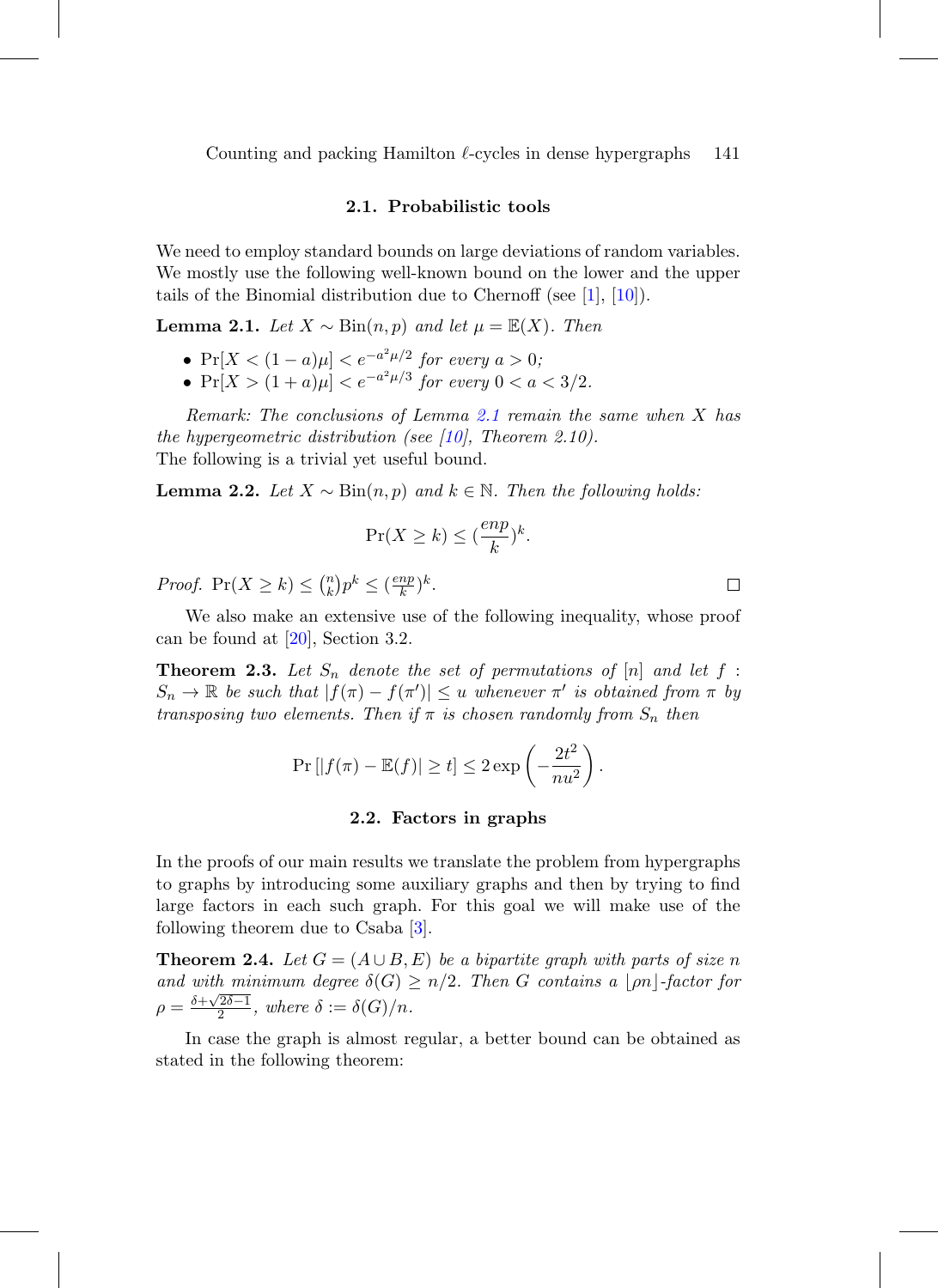<span id="page-7-1"></span>**Theorem 2.5.** For every  $\alpha > 1/2$  there exist  $\varepsilon_0 > 0$  and an integer  $n_0 =$  $n(\alpha)$  such that for every  $n \geq n_0$  and  $\varepsilon \leq \varepsilon_0$  the following holds. Suppose that:

- $(i)$  G is a bipartite graph with two parts A and B of size n, and
- (ii)  $d_G(v) \in (\alpha \pm \varepsilon)n$  for every  $v \in V(G)$ .

Then, for every  $r \leq (\alpha - 10\sqrt{\varepsilon})n$ , G contains an r-factor.

Sketch. Before we sketch the proof, note that there exists a standard bijection between bipartite graphs with parts of size  $n$  and digraphs (self loops are allowed!) on *n* vertices. For showing it, assume that  $G = (A \cup B, E)$  is a bipartite graph with  $|A| = |B| = n$ , and define a digraph  $D = (A, E')$ as follows (we may assume that  $A = B$ ): the arc  $ab \in E'$  if and only if the corresponding edge appears in  $G$ . For the other direction, assume that  $D = (V, E)$  is a digraph. Define  $G = (A \cup B, E')$  as follows: the parts A and B are two copies of V. An edge  $ab \in E'$  if and only if the arc  $ab \in E$ . Now, note that by deleting at most one edge adjacent to each vertex one can delete all loops and the proof of Theorem [2.5](#page-7-1) follows immediately by combining Lemmas 13.2 and 5.2 of [\[17\]](#page-20-11).  $\Box$ 

In addition, we make use of the following theorem due to Cuckler and Kahn, which provides a good lower bound on the number of perfect matchings in a bipartite graph with respect to the minimum degree (see  $[5]$ , p.3).

<span id="page-7-3"></span>**Theorem 2.6.** Let G be a bipartite graph with both parts of size m, and let  $\delta(G) = \delta m \ge m/2$  be its minimum degree. Then the number of perfect matchings in G is at least

$$
\delta^m \cdot m! \left(1 - o(1)\right)^m.
$$

#### **2.3. Factors in random subgraphs of dense graphs**

<span id="page-7-0"></span>In this subsection we prove Theorem [1.4.](#page-5-0) In the proof we make use of the following condition for having a  $k$ -factor in a bipartite graph due to Gale and Ryser [\[13\]](#page-20-12) (a proof can also be found at [\[18\]](#page-20-13), Problem 7.16).

<span id="page-7-2"></span>**Proposition 2.7.** A bipartite graph  $G = (A \cup B, E)$  with  $|A| = |B|$  contains an r-factor if and only if for all  $X \subseteq A$  and  $Y \subseteq B$  the following holds:

$$
r|X| \le e_G(X, Y) + r(|B| - |Y|).
$$

Now we are ready to prove Theorem [1.4.](#page-5-0)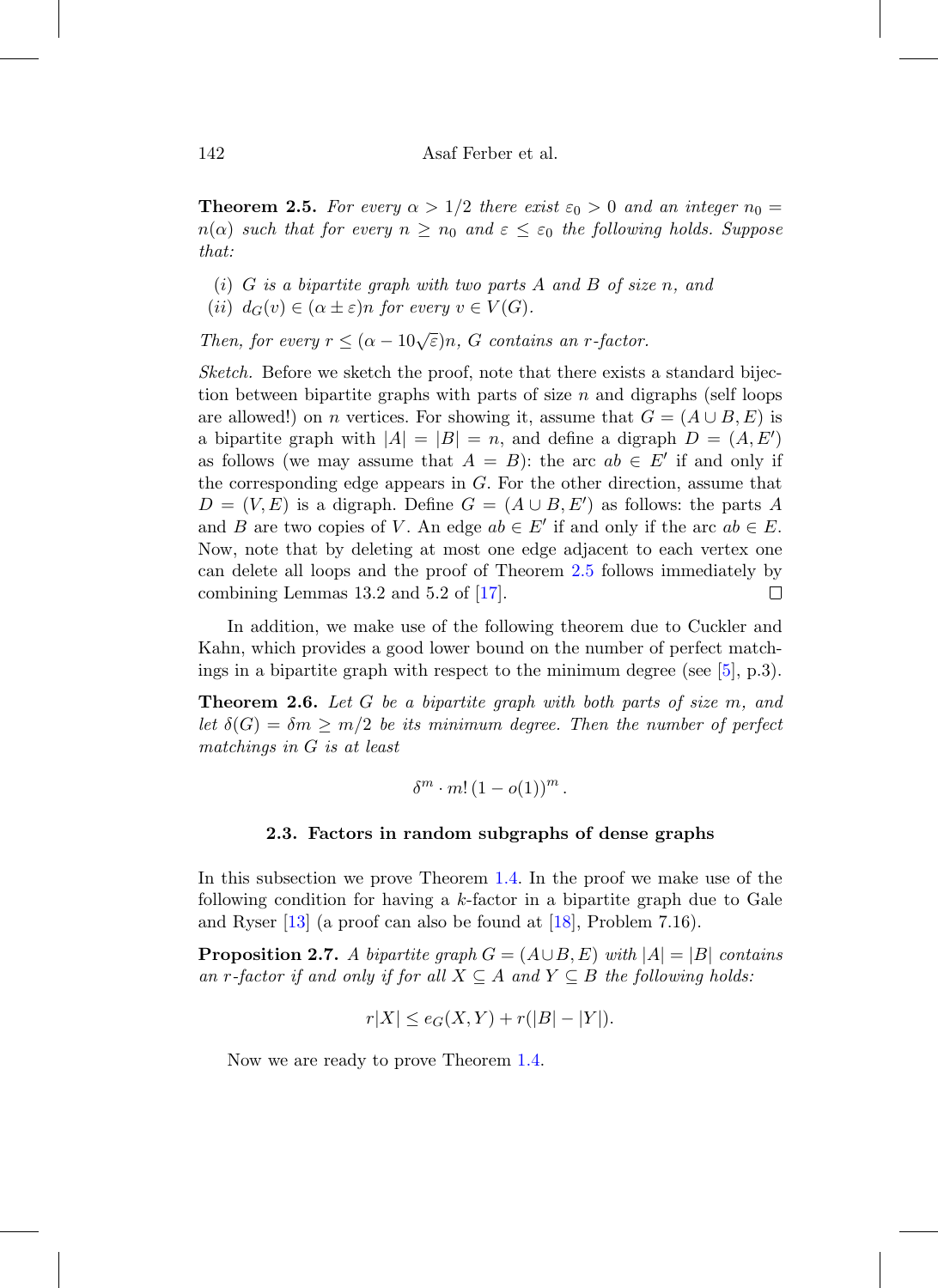Proof. Let G be a graph as described in the theorem. We wish to show that a graph  $G' \sim G_p$  is w.h.p such that

$$
(*) k|X| \le e_{G_p}(X,Y) + k(n-|Y|),
$$

for all  $X \subseteq A$  and  $Y \subseteq B$ , where  $k = (1 - \varepsilon) \rho np$  (and then by Proposition [2.7](#page-7-2)) we are done). We distinguish between several cases and consider each of them separately:

**Case 1:**  $|X| + |Y| \le n$ . In this case, since  $n - |Y| \ge |X|$ , it follows that (∗) is trivial.

**Case 2:**  $|X| + |Y| > n$  (that is,  $|Y| \ge n - |X| + 1$ ) and  $|X| \le f(n)$ , where  $f(n) = n/\ln \ln n$ . Here, since  $|Y| > n - |X| = (1 - o(1))n$ ,  $\delta(G) = \alpha n$ and  $\alpha > 1/2$ , it follows that  $e_G(X, Y) \geq (1 - o(1))\alpha n |X|$ . Using the fact that  $e_{G_p}(X, Y)$  is binomially distributed, applying Chernoff and the union bound we obtain that

$$
\Pr(\exists \text{ such } X, Y \text{ with } e_{G_p}(X, Y) \le (1 - \varepsilon/2) e_G(X, Y)p)
$$
\n
$$
\le \sum_{x=1}^{f(n)} \sum_{y=n-x+1}^n \binom{n}{x} \binom{n}{y} e^{-\Theta(npx)}
$$
\n
$$
= \sum_{x=1}^{f(n)} \binom{n}{x} \left(\sum_{y=n-x+1}^n \binom{n}{y}\right) e^{-\Theta(npx)}
$$
\n
$$
\le \sum_{x=1}^{f(n)} x \binom{n}{x} \binom{n}{x-1} e^{-\Theta(npx)}
$$
\n
$$
= \sum_{x=1}^{f(n)} \frac{x^2}{n-x+1} \binom{n}{x}^2 e^{-\Theta(npx)}
$$
\n
$$
\le (f(n))^2 \cdot \sum_{x=1}^{f(n)} \binom{n}{x}^2 e^{-\Theta(npx)},
$$

which is (recall that  $np = \omega(\ln n)$ ) at most

$$
(f(n))^{2} \cdot \sum_{x=1}^{f(n)} \left( \frac{e^{2}n^{2}}{x^{2}} e^{-\omega(\ln n)} \right)^{x} = n^{-\omega(1)}.
$$

Hence, since  $(1 - \varepsilon)\rho < (1 - 2\varepsilon/3)\alpha$ , it follows that with probability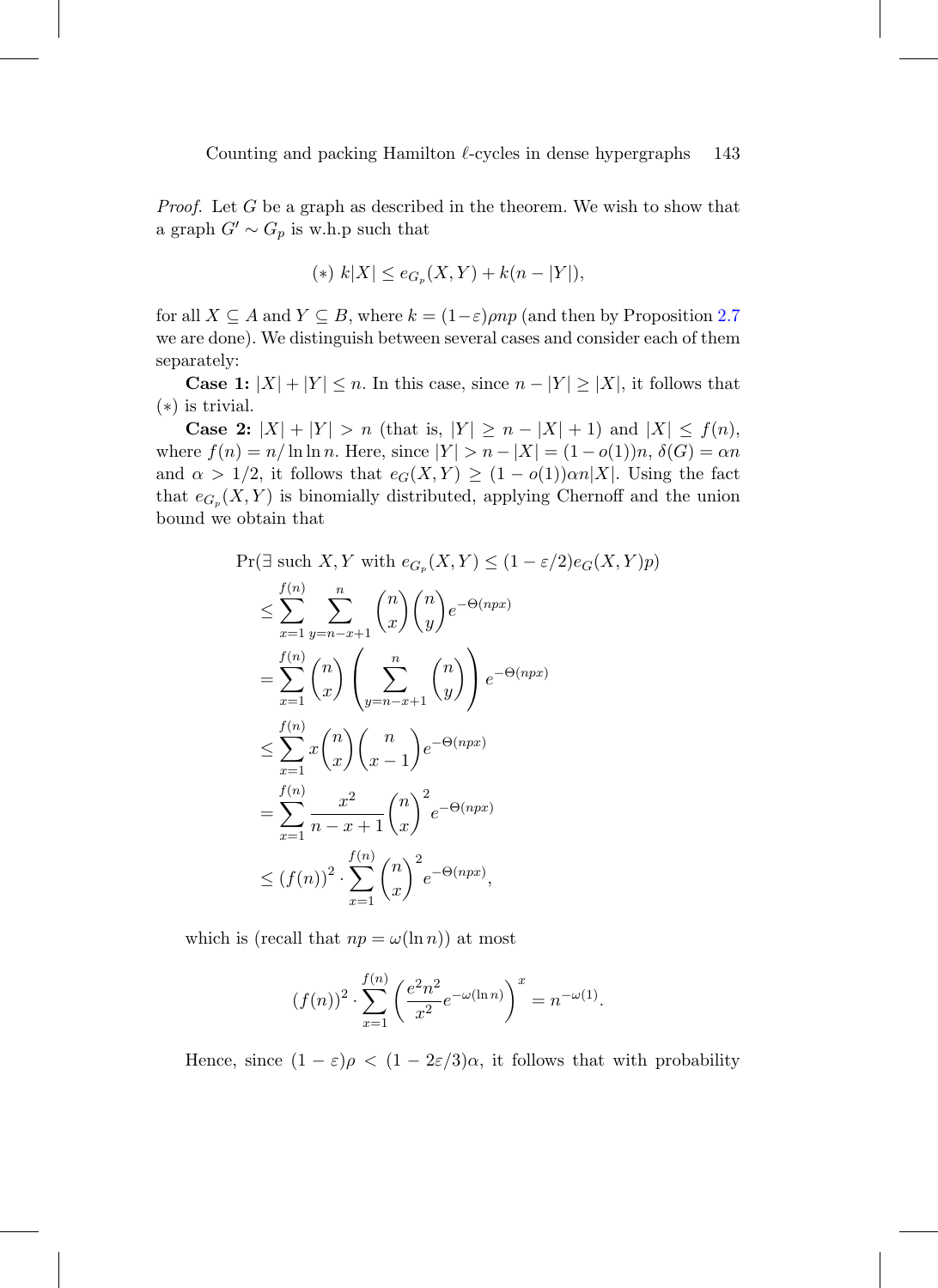$1-n^{-\omega(1)}$  we have

$$
e_{G_p}(X,Y) + (1 - \varepsilon) \rho np(n - |Y|) \ge e_{G_p}(X,Y)
$$
  
\n
$$
\ge (1 - 2\varepsilon/3) \alpha np|X| \ge (1 - \varepsilon) \rho np|X|,
$$

for each such  $X$  and  $Y$ , and  $(*)$  holds.

**Case 3:**  $|X| + |Y| > n$  and  $|X| > f(n)$ . Let

$$
\eta_G(x, y) = \min\{e_G(X, Y) : X \subseteq A, Y \subseteq B, |X| = x, \text{ and } |Y| = y\}.
$$

Note that by our assumptions we only consider x and y for which  $x \geq$  $f(n)$  and  $x + y \geq n + 1$ .

Clearly,  $e_G(X, Y) \geq x(\alpha n + y - n)$  and  $e_G(X, Y) \geq y(\alpha n + x - n)$  for arbitrary sets  $X \subseteq A$  and  $Y \subseteq B$  of sizes x and y, respectively. Therefore we have that

$$
\eta_G(x,y) \ge \max\{x(\alpha n + y - n), y(\alpha n + x - n)\}.
$$

Assume first that  $x \leq y$  (and therefore, the maximum in the right hand side of the above inequality is  $x(\alpha n+y-n)$ . Since  $\eta_G(x, y) \geq x(\alpha n+y-n)$ , it follows that for each such X and Y we have that  $e_G(X, Y) \geq x(\alpha n + y - n)$ . Applying Chernoff and the union bound, using the fact that  $\alpha n + y - n =$  $\Theta(n)$  (here we use that  $\alpha - 1/2 \geq c > 0$  for some constant c) we obtain that

$$
\Pr\left(\exists \text{ such } X, Y \text{ with } e_{G_p}(X, Y) \le (1 - \varepsilon)e_G(X, Y)p\right) \le 4^n \cdot \sum_{x = f(n)}^n e^{-\Theta(xnp)}
$$

$$
= e^{-\omega(n)}.
$$

By symmetry, the above estimate is valid for  $y \leq x$  as well.

Now, recall that  $G$  contains a  $\rho n$ -factor and hence by Proposition [2.7](#page-7-2) satisfies  $\rho nx \leq e_G(X, Y) + \rho n(n - y)$  for all  $X \subseteq A$  and  $Y \subseteq B$ . Multiply both sides by  $(1 - \varepsilon)p$ . Since if X and Y satisfy the assumptions of Case 3, we have with probability  $1-n^{-\omega(1)}$  that  $e_{G_p}(X, Y) \geq (1-\varepsilon)e_G(X, Y)p$ , and it follows that

$$
(1 - \varepsilon) \rho np|X| \le (1 - \varepsilon) e_G(X, Y)p + (1 - \varepsilon) \rho np(n - |Y|)
$$
  
\n
$$
\le e_{G_p}(X, Y) + (1 - \varepsilon) \rho np(n - |Y|)
$$

holds for each  $X \subseteq A$  and  $Y \subseteq B$  covered by Case 3. Therefore, by Proposi-tion [2.7](#page-7-2) we conclude that with probability  $1 - n^{-\omega(1)}$  the random subgraph  $G_p$  contains a  $(1 - \varepsilon) \rho np$ -factor as desired.  $\Box$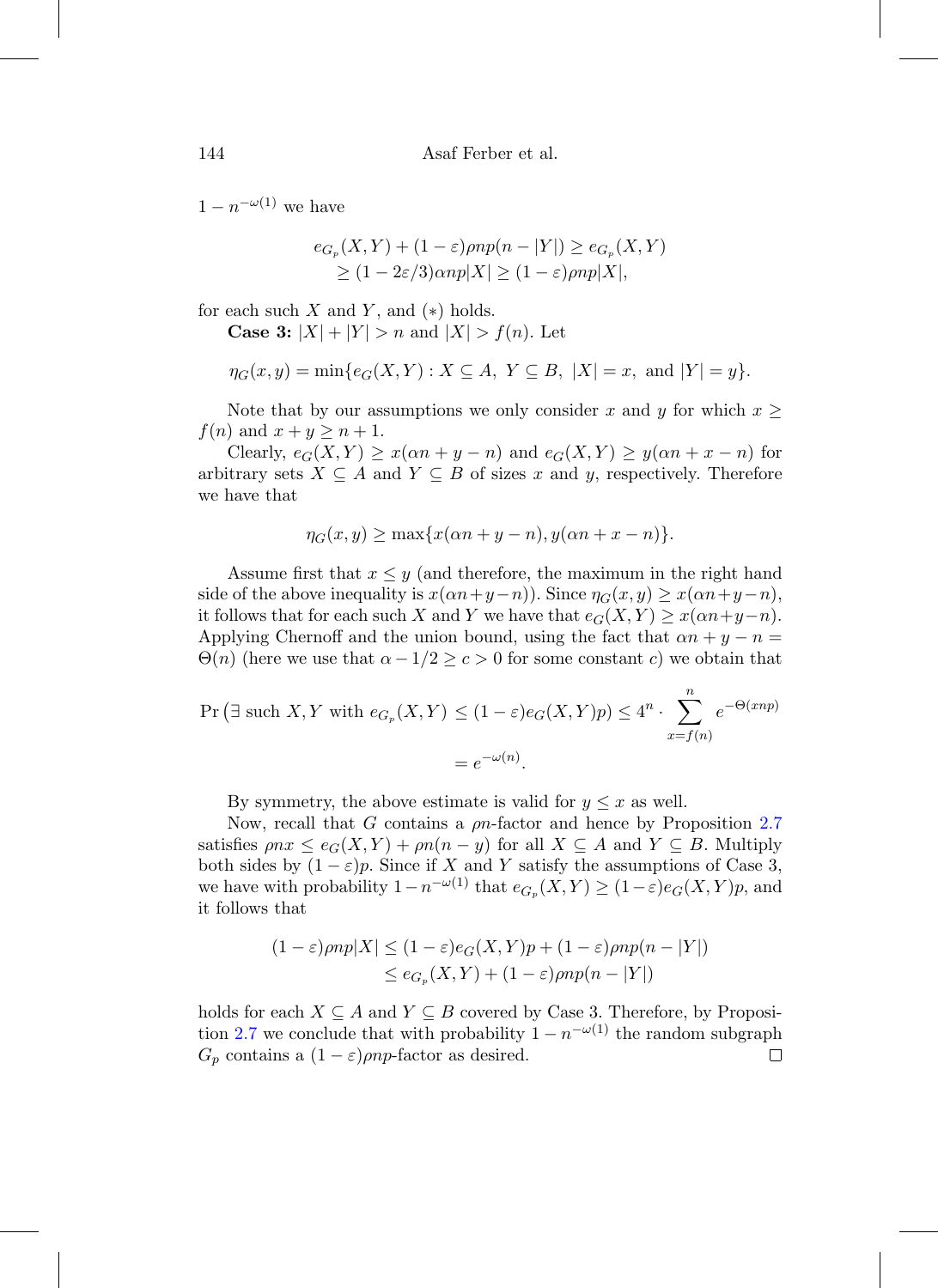<span id="page-10-1"></span>Counting and packing Hamilton  $\ell$ -cycles in dense hypergraphs 145

#### **2.4. Properties of random partitions of vertices**

In this subsection we introduce several lemmas about properties of random partitions of vertices of dense hypergraphs. The following lemma shows that the vertex set of a dense k-uniform hypergraph can be partitioned in such a way that the proportion of the degrees to each part remains about the same as in the hypergraph.

<span id="page-10-0"></span>**Lemma 2.8.** Let k be a positive integer and let  $\delta > 0$  and  $\varepsilon > 0$  be real numbers. Then, for every  $c > 0$  and a sufficiently large integer n, the following holds. Suppose that

- (i)  $\mathcal H$  is a k-uniform hypergraph with n vertices, and
- (ii)  $\delta_{k-1}(\mathcal{H}) \geq \delta n + \varepsilon n$ , and
- (iii)  $m_1, \ldots, m_t$  are integers such that  $m_i \geq cn$  for  $1 \leq i \leq t$ , and  $m_1 +$  $\cdots + m_t = n$ , and
- (iv)  $V(\mathcal{H}) = V_1 \cup \cdots \cup V_t$  is a partition of  $V(\mathcal{H})$ , chosen uniformly at random among all partitions into  $t$  parts, with part  $V_i$  of size exactly  $m_i$  for every  $1 \leq i \leq t$ .

Then, with probability  $1 - e^{-\Theta(n)}$  the following holds:

$$
\delta_{k-1}(V_i) \ge (\delta + 2\varepsilon/3)m_i \text{ for every } 1 \le i \le t.
$$

*Proof.* Let  $V(\mathcal{H}) = V_1 \cup \cdots \cup V_t$  be a random partition of  $V(\mathcal{H})$  into t parts, each of size exactly  $m_i$ , and set

$$
a_i = (\delta + 2\varepsilon/3)m_i.
$$

Now, note that for each  $X \in \binom{V(\mathcal{H})}{k-1}$  $\binom{n}{k-1}$  and for each  $1 \leq i \leq t$ , the parameter  $d_{\mathcal{H}}(X, V_i)$  has a hypergeometric distribution with mean  $\mu \geq (\delta + \varepsilon) m_i$ . Therefore, by Lemma [2.1](#page-6-0) it follows that

$$
\Pr\left[d_{\mathcal{H}}(X, V_i) < a_i\right] \le e^{-\Theta(m_i)} = e^{-\Theta(n)}.
$$

Applying the union bound we obtain that

$$
\Pr\left[\exists X \in \binom{V(\mathcal{H})}{k-1} \text{ and } 1 \le i \le t \text{ such that } d_{\mathcal{H}}(X, V_i) < a_i\right] \le \Theta(n^{k-1})e^{-\Theta(n)} = e^{-\Theta(n)}.
$$

This completes the proof.

 $\Box$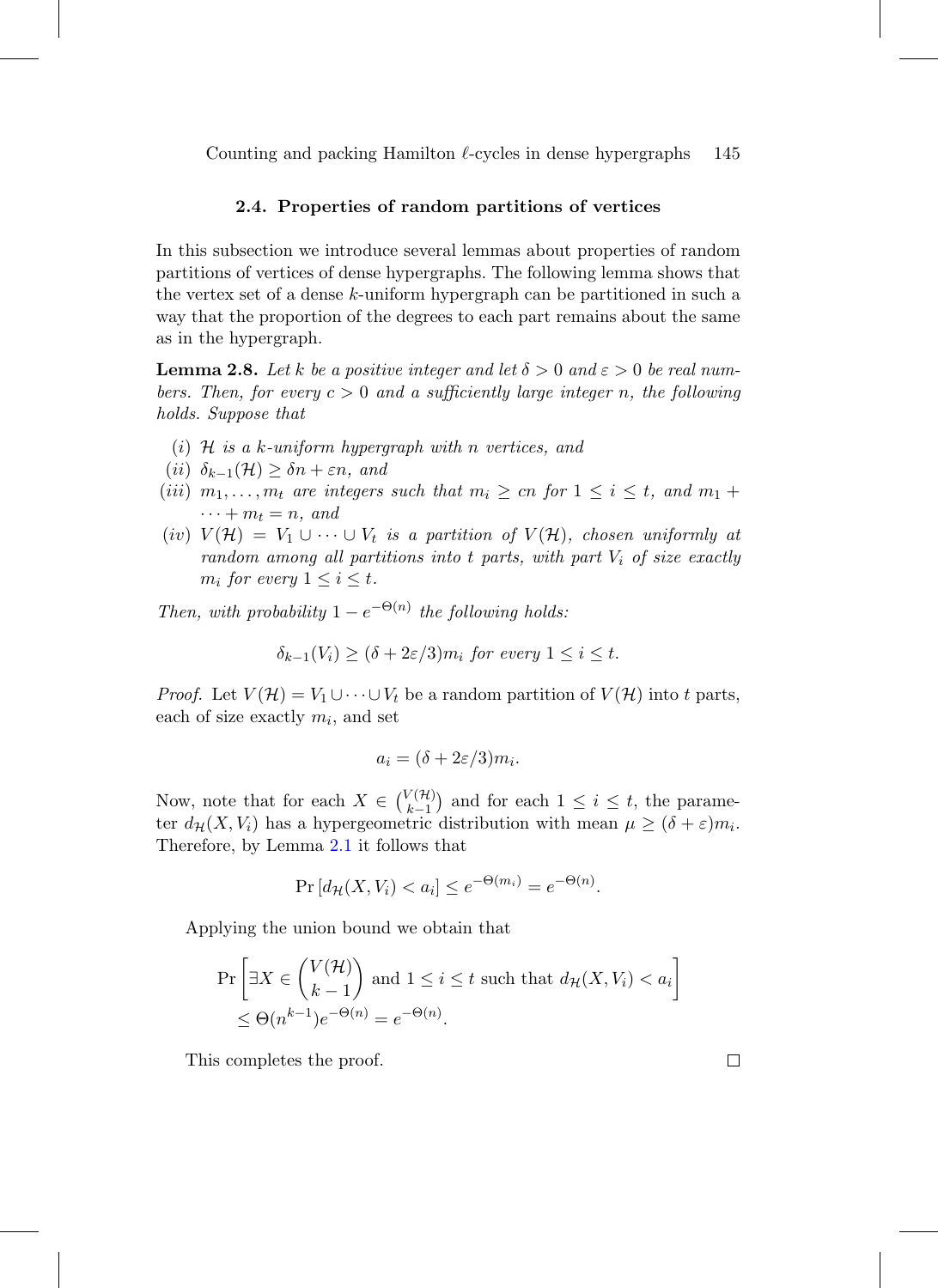Let H be a k-uniform hypergraph on n vertices and let  $0 \leq \ell \leq k/2$  be an integer. Assume in addition that n is divisible by  $k - \ell$  and that our goal is to find Hamilton  $\ell$ -cycles in  $\mathcal{H}$ . We distinguish between two cases and for each case, in a similar way as in  $[8]$ , we define an auxiliary graph that will serve us throughout the paper.

(1) Case  $1 \leq \ell < k/2$ . Let  $V(\mathcal{H}) = A \cup B$  be a partition of  $V(\mathcal{H})$  for which  $|A| = \ell \cdot \frac{n}{k-\ell}$ . Let  $\mathcal{M}_A = (F_0, \ldots, F_{m-1})$  be a sequence of  $m := \frac{n}{k-\ell}$ disjoint  $\ell$ -subsets of A and let  $\mathcal{M}_B$  be a (non-ordered) collection of  $\frac{|B|}{k-2\ell}$  $\left(n-\ell\cdot\frac{n}{k-\ell}\right)/(k-2\ell) = m$  disjoint  $(k-2\ell)$ -subsets of B. Note that  $\mathcal{M}_A$  can be considered as a spanning  $(2\ell, \ell)$ -cycle of A and  $\mathcal{M}_B$  as a perfect matching of the complete  $(k - 2\ell)$ -uniform hypergraph on the vertex set B. Define an auxiliary bipartite graph  $G_{\mathcal{H}} := G(\mathcal{M}_A, \mathcal{M}_B, \mathcal{H}) = (S \cup T, E)$ , with both parts of size  $|S| = |T| = m$ , as follows:

- (i)  $S := \{F_i F_{i+1} : 0 \le i \le m-1\}$  (we refer to m as 0), and
- (*ii*)  $T := \mathcal{M}_B$ , and
- (*iii*) for  $s \in S$  and  $t \in T$ ,  $st \in E$  if and only if  $t \cup F_i \cup F_{i+1} \in E(H)$ , where i is the unique integer for which  $s = F_i F_{i+1}$ .

A moment's thought now reveals that there is an injection between perfect matchings of  $G_{\mathcal{H}}$  and Hamilton  $\ell$ -cycles of  $\mathcal{H}$ . This fact is used extensively throughout the paper.

(2) Case  $\ell = 0$  (note that a Hamilton 0-cycle is a perfect matching). Here we take a partition  $V(H) = A \cup B$  into two sets A and B such that  $|A| =$  $\frac{\lfloor k/2 \rfloor \cdot n}{k}$ . Let  $\mathcal{M}_A$  be a collection of  $\frac{n}{k}$  disjoint subsets of A, each of size exactly  $\lfloor k/2 \rfloor$ , and let  $\mathcal{M}_B$  be a collection of  $\frac{n}{k}$  disjoint subsets of B, each of size exactly  $\lceil k/2 \rceil$ . Define an auxiliary bipartite graph  $G_{\mathcal{H}} := G(\mathcal{M}_A, \mathcal{M}_B, \mathcal{H}) =$  $(S \cup T, E)$ , with parts S and T as follows:

- (i)  $S = \mathcal{M}_A$  and  $T = \mathcal{M}_B$ , and
- (ii) for  $s \in S$  and  $t \in T$ ,  $st \in E$  if and only if  $s \cup t \in E(\mathcal{H})$ .

Note that in this case every perfect matching in  $G_{\mathcal{H}}$  corresponds to a perfect matching (a Hamilton  $(k, 0)$ -cycle) of  $\mathcal{H}$ .

The following lemma shows that by picking  $V(\mathcal{H}) = A \cup B$ ,  $\mathcal{M}_A$  and  $\mathcal{M}_B$  at random, the auxiliary graph  $G_{\mathcal{H}}$  typically possesses some desirable properties.

<span id="page-11-0"></span>**Lemma 2.9.** Let  $\ell$  and  $k$  be integers for which  $0 \leq \ell \leq k/2$ . Let  $\delta > 0$  and  $\varepsilon > 0$  be real numbers. Then, for sufficiently large integers n the following holds. Suppose that

 $(i)$   $(k - \ell)|n$ , and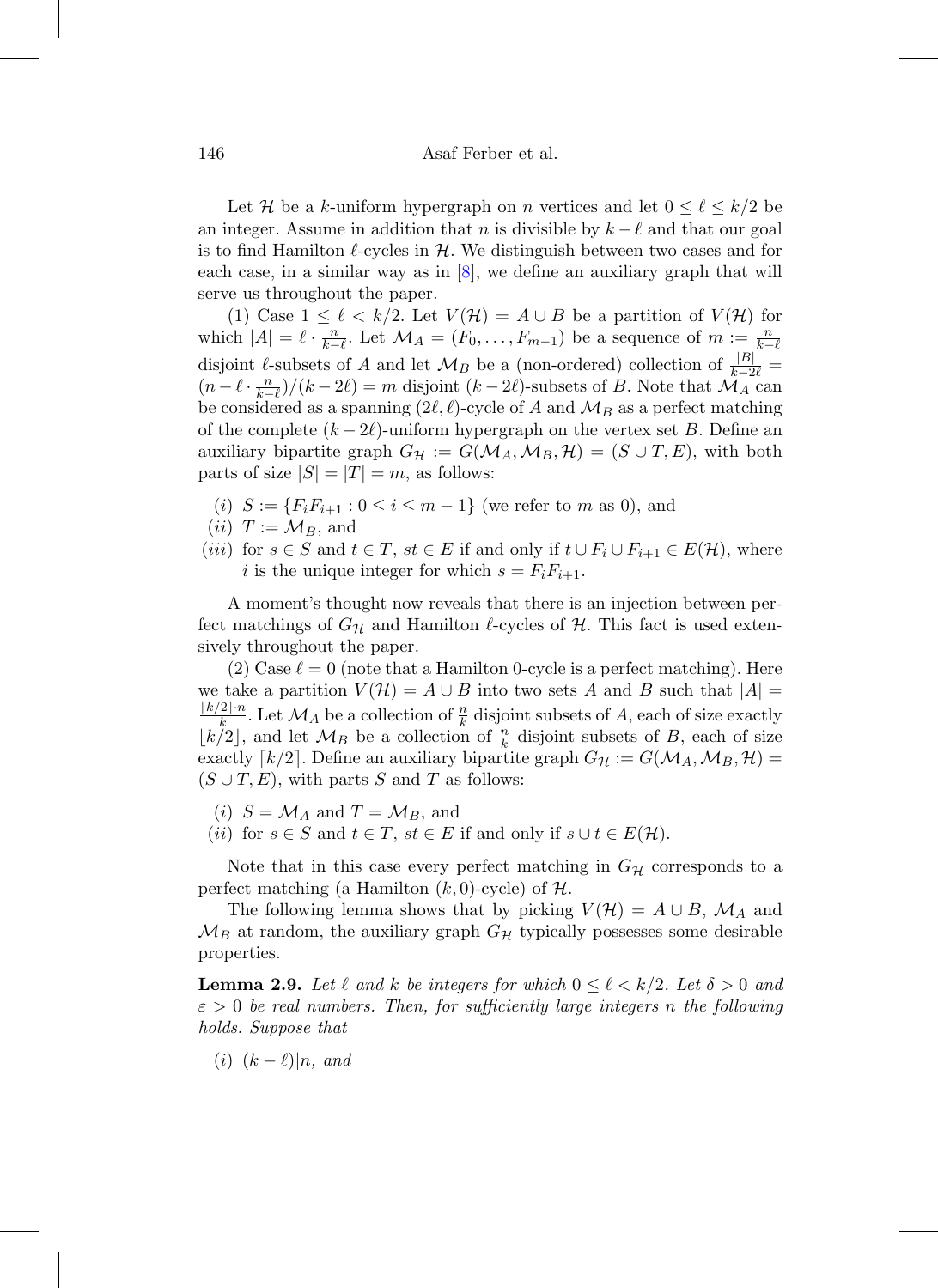(*ii*)  $H$  *is a k-uniform hypergraph on n vertices, and* (iii)  $\delta_{k-1}(\mathcal{H}) \geq \delta n + \varepsilon n$ .

Then, for a random uniform choice of A, B,  $\mathcal{M}_A$  and  $\mathcal{M}_B$  as described above, with probability  $1 - e^{-\Theta(n)}$  we get that  $\delta(G_{\mathcal{H}}) \geq (\delta + \varepsilon/2)m$ , where  $m = |\mathcal{M}_A|.$ 

*Proof.* First, consider the case where  $1 \leq \ell \leq k/2$ . Let  $V(\mathcal{H}) = A \cup B$ be a typical partition as obtained by Lemma [2.8](#page-10-0) with  $m_1 = \frac{\ell}{k-\ell} \cdot n$  and  $m_2 = n - m_1$ . The conclusion of Lemma [2.9](#page-11-0) for this case is an immediate consequence of the following two claims:

<span id="page-12-0"></span>**Claim 2.10.** With probability  $1 - e^{-\Theta(n)}$  a random collection  $\mathcal{M}_B$  as described above is such that

$$
|\{Y \in \mathcal{M}_B : X \cup Y \in E(\mathcal{H})\}| \ge (\delta + \varepsilon/2)|\mathcal{M}_B|
$$

holds for each  $X \in \binom{V(\mathcal{H})}{2\ell}$ . In particular,  $d_{G_{\mathcal{H}}}(s) \geq (\delta + \varepsilon/2)m$  for every  $s \in S$ .

*Proof.* We pick  $\mathcal{M}_B$  as follows: Let  $\{v_0, \ldots, v_{|B|-1}\}\$  be a random enumeration of the elements of B and define

$$
M_B := \{ \{v_j, \ldots, v_{j+k-2\ell-1}\} : j = (k-2\ell)i, 0 \le i \le m-1 \}.
$$

Now, for a subset  $X \in \binom{V(\mathcal{H})}{2\ell}$ , define  $d_B(X) = |\{Y \in \mathcal{M}_B : X \cup Y \in E(\mathcal{H})\}|$ . We wish to show that

$$
\Pr\left[\exists X \in \binom{V(\mathcal{H})}{2\ell} \text{ such that } d_B(X) < (\delta + \varepsilon/2)m\right] = e^{-\Theta(n)}.
$$

Indeed, fix  $X \in \binom{V(\mathcal{H})}{2\ell}$ , and for each  $0 \leq i \leq m-1$ , let  $Y_i$  be the indicator random variable for the event " $X \cup \{v_j, \ldots, v_{j+k-2\ell-1}\} \in E(\mathcal{H})$ ", where  $j = (k - 2\ell) \cdot i$ . Starting the enumeration of the elements of B from the  $i^{th}$  place and using the fact that

$$
d_{\mathcal{H}}(X \cup \{v_j,\ldots,v_{j+k-2\ell-2}\},B) \geq (\delta+2\varepsilon/3)|B|,
$$

we obtain that  $\mathbb{E}(Y_i) \geq \delta + 2\varepsilon/3$ , for every  $0 \leq i \leq m-1$ . Hence,

$$
\mathbb{E}(d_B(X)) = \sum_{i=0}^{m-1} \mathbb{E}(Y_i) \ge (\delta + 2\varepsilon/3)m.
$$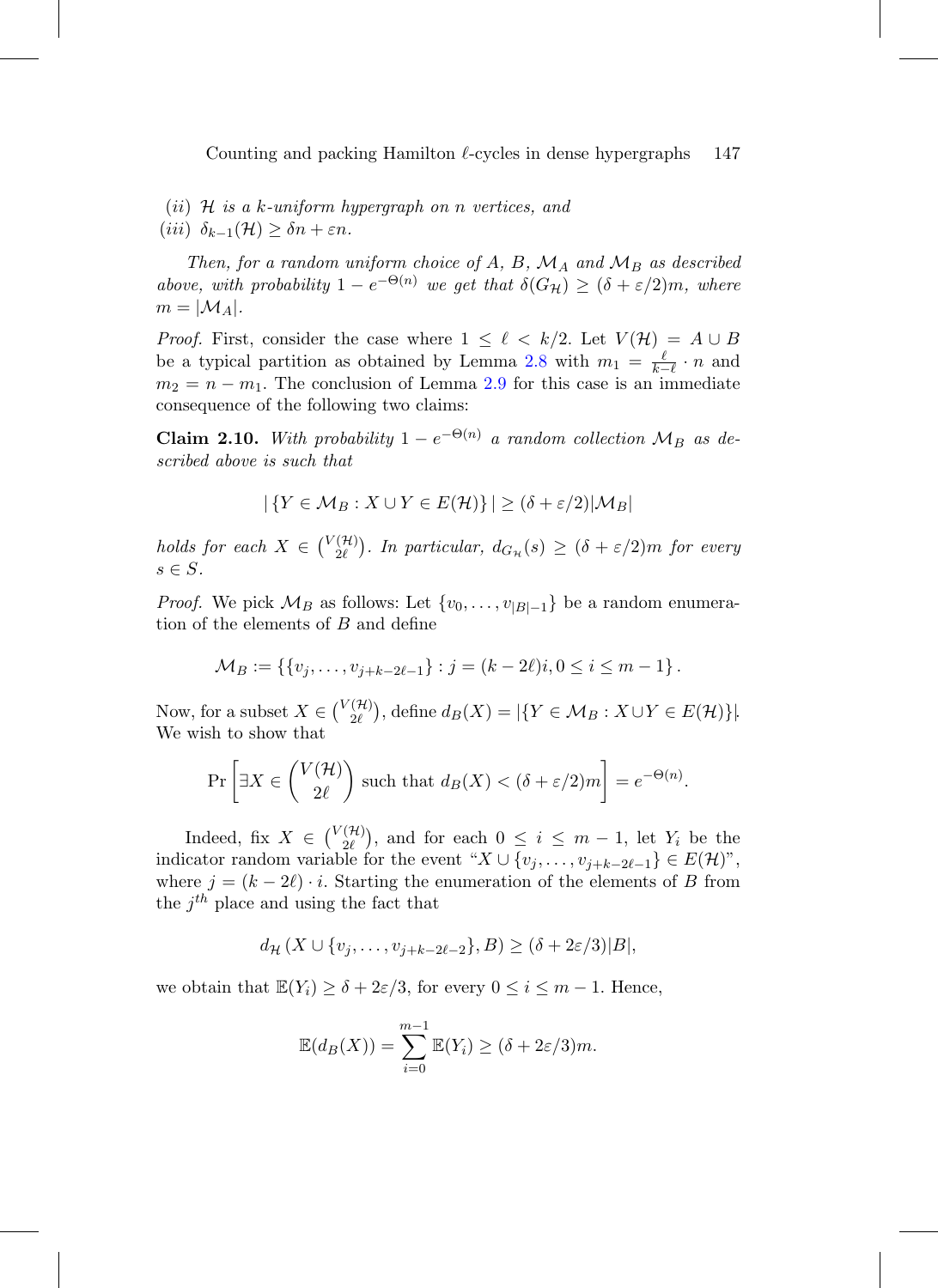Now, given an enumeration of  $B = \{v_0, \ldots, v_{|B|-1}\}\$ , by switching between two elements  $v_i$  and  $v_j$ ,  $d_B(X)$  can change by at most 2. Therefore, using Theorem [2.3](#page-6-1) it follows that

$$
\Pr\left[d_B(X) < (\delta + \varepsilon/2)|\mathcal{M}_B|\right] \leq \Pr\left[d_B(X) < \mathbb{E}(d_B(X)) - \varepsilon m/6\right]
$$
\n
$$
\leq 2\exp\left(\frac{-\varepsilon^2 m^2}{|B|^7 2}\right) = e^{-\Theta(n)}.
$$

Applying the union bound we obtain that

$$
\Pr\left[\exists X \in \binom{V(\mathcal{H})}{2\ell} \text{ such that } d_B(X) < (\delta + \varepsilon/2)|\mathcal{M}_B|\right] \leq \Theta(n^{2\ell})e^{-\Theta(n)} = e^{-\Theta(n)}
$$

as desired.

**Claim 2.11.** With probability  $1-e^{-\Theta(n)}$ , a random (enumerated) collection  $\mathcal{M}_A = \{F_0, \ldots, F_{m-1}\}\$ as described above is such that

$$
|\{i:0\leq i\leq m-1\ and\ X\cup F_i\cup F_{i+1}\in E(\mathcal{H})\}| \geq (\delta+\varepsilon/2)m
$$

holds for each  $X \in \binom{V(\mathcal{H})}{k-2\ell}$  $\binom{V(H)}{k-2\ell}$ . In particular,  $d_{G_{\mathcal{H}}}(t) \geq (\delta + \varepsilon/2)m$  for every  $t \in T$ .

*Proof.* We pick  $\mathcal{M}_A$  as follows: Let  $\{u_0, \ldots, u_{|A|-1}\}$  be a random enumeration of the elements of A, and for each  $0 \leq i \leq m-1$ , define

$$
F_i = \{u_{\ell \cdot i}, \ldots, u_{\ell \cdot (i+1)-1}\}
$$

and set

$$
\mathcal{M}_A = \{F_0, \ldots, F_{m-1}\}.
$$

Now, for a subset  $X \in \binom{V(\mathcal{H})}{k-2\ell}$  $_{k-2\ell}^{V(\mathcal{H})}$ , define

$$
d_A(X) = |\{i : 0 \le i \le m - 1 \text{ and } X \cup F_i \cup F_{i+1} \in E(\mathcal{H})\}|,
$$

we wish to show that

$$
\Pr\left[\exists X \in \binom{V(\mathcal{H})}{k-2\ell} \text{ such that } d_A(X) < (\delta + \varepsilon/2)m\right] = e^{-\Theta(n)}.
$$

 $\Box$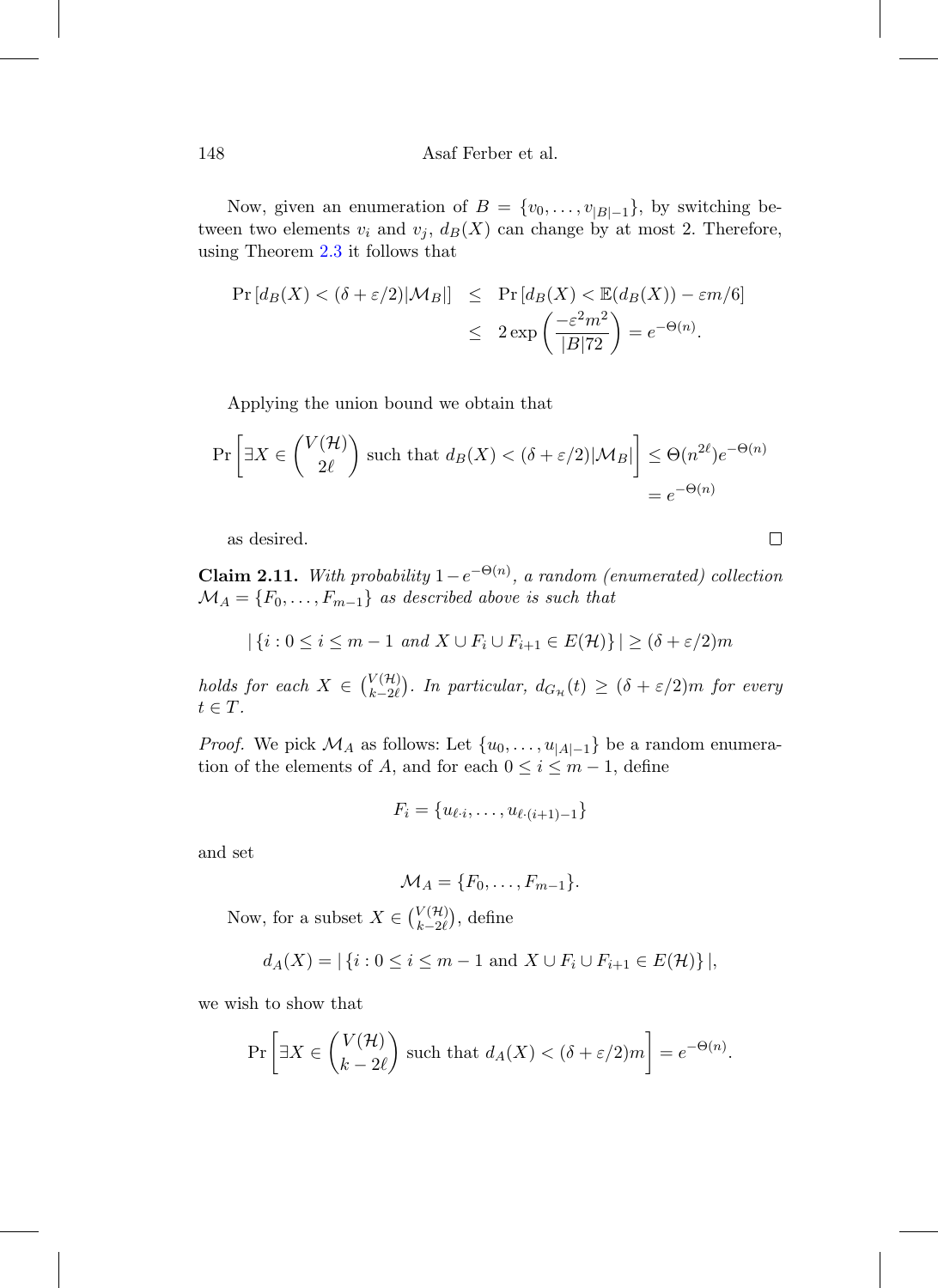Indeed, fix  $X \in \binom{V(\mathcal{H})}{k-\gamma}$  $\binom{V(H)}{k-2\ell}$ , and for each  $0 \leq i \leq m-1$ , let  $X_i$  be the indicator random variable for the event " $X \cup F_i \cup F_{i+1} \in E(H)$ ". From here, the proof is similar to the proof of Claim [2.10](#page-12-0) so we omit the details (the only difference is that here, switching two elements can change  $d_A(X)$  by at most 4 and not 2, which does not cause any problem). П

Next, consider the case where  $\ell = 0$ . In this case, let  $V(\mathcal{H}) = A \cup B$  be a typical partition as obtained by Lemma [2.8](#page-10-0) with  $t = 2$  and  $m_1 = \frac{\lfloor k/2 \rfloor n}{k}$ . Now, randomly define  $\mathcal{M}_A$  and  $\mathcal{M}_B$  as described above. Finally, Claim [2.10](#page-12-0) shows that with high probability we obtain  $\delta(G_{\mathcal{H}}) \geq (\delta + \varepsilon/2)m$  as desired.<br>This completes the proof. This completes the proof.

<span id="page-14-0"></span>**Remark 2.12.** If we change Condition (iii) of Lemma [2.9](#page-11-0) to  $(\delta - \varepsilon)n \leq$  $\delta_{k-1}(\mathcal{H}) \leq \Delta_{k-1}(\mathcal{H}) \leq (\delta + \varepsilon)n$ , then the same proof (more or less line by line) shows that  $d_{G_{\mathcal{H}}}(v) \in (\delta \pm 2\varepsilon)m$  for every  $v \in V(G_{\mathcal{H}})$ . We will make use of this fact in the proof of Theorem [1.3.](#page-4-1)

## **3. Proofs of the main results**

#### **3.1. Proof of Theorem [1.1](#page-3-0)**

In this subsection we prove Theorem [1.1.](#page-3-0)

*Proof.* In order to prove Theorem [1.1](#page-3-0) we show that for every  $\varepsilon > 0$ , the number of Hamilton  $\ell$ -cycles in  $\mathcal H$  is at least

$$
(1-o(1))^n\cdot n!\cdot \left(\frac{\alpha-\varepsilon/2}{\ell!(k-2\ell)!}\right)^{\frac{n}{k-\ell}}
$$

.

Let  $\varepsilon > 0$  be a positive constant. Denote  $\delta = \alpha - \varepsilon$  and observe that  $\delta_{k-1}(\mathcal{H}) \geq (\delta + \varepsilon)n$ . First, consider the case where  $1 \leq \ell \leq k/2$ . Assume that  $V(\mathcal{H}) = A \cup B$  is a partition of  $V(\mathcal{H})$  into two sets A and B with  $|A| = \ell \cdot \frac{n}{k-\ell}$ , equipped with  $\mathcal{M}_A$  and  $\mathcal{M}_B$  as described in Subsection [2.4.](#page-10-1) By applying Lemma [2.9](#page-11-0) to  $H$ , it follows that a  $(1 - o(1))$ -fraction of these partitions are such that  $\delta(G_{\mathcal{H}}) \geq (\delta + \varepsilon/2)m$  (where  $m = \frac{n}{k-\ell}$  and  $G_{\mathcal{H}}$  is the auxiliary graph as defined in Subsection [2.4\)](#page-10-1). Now, using Theorem [2.6](#page-7-3) we obtain that the number of perfect matchings in each such  $G_{\mathcal{H}}$  is at least

$$
(1 - o(1))^n (\delta + \varepsilon/2)^m \cdot m! = (1 - o(1))^n (\delta + \varepsilon/2)^{\frac{n}{k-\ell}} \left(\frac{n}{k-\ell}\right)!.
$$

Next, note that each perfect matching of  $G_{\mathcal{H}}$  corresponds to a Hamilton  $\ell$ -cycle. Moreover, note that given two such partitions  $A \cup B$  and  $A' \cup B'$  of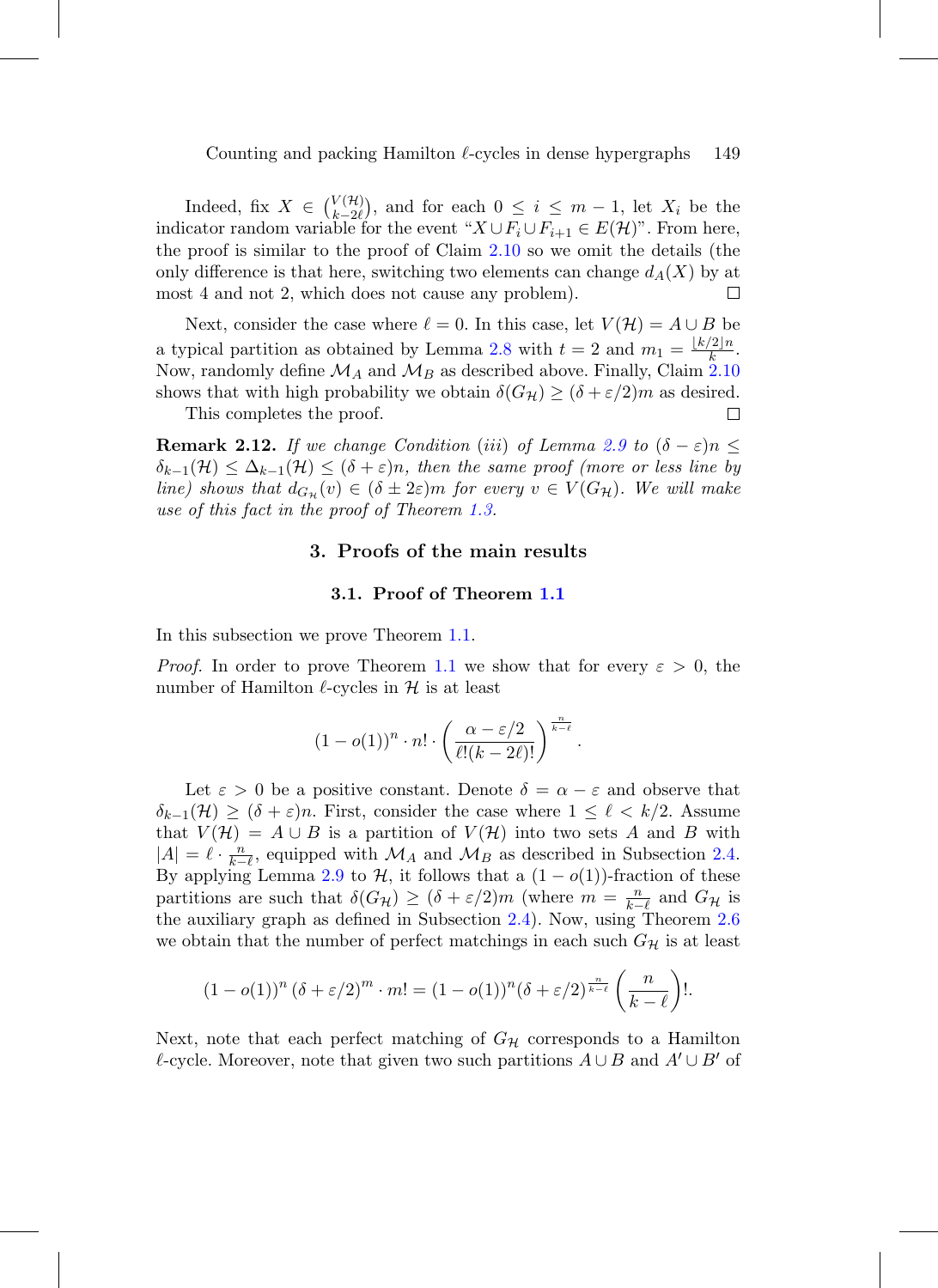$V(\mathcal{H})$ , if  $A \neq A'$ , then clearly the obtained Hamilton  $\ell$ -cycles coming from these partitions are distinct. In case  $A = A'$ , note that as long as  $\mathcal{M}_A$  and  $\mathcal{M}_{A'}$  do not define the same cyclic ordering for the same sets  $F_0, \ldots, F_{m-1}$ (for a fixed  $\mathcal{M}_A$  there are at most 2m such  $\mathcal{M}'_A$ ), the Hamilton  $\ell$ -cycles obtained from such distinct structures are all distinct. All in all, combining the above mentioned, each Hamilton  $\ell$ -cycle is being counted at most  $2m$ times and we obtain that the number of Hamilton  $\ell$ -cycles in  $\mathcal H$  is at least

$$
\frac{1}{2m} \cdot (1 - o(1))^n \cdot n! \cdot \left(\frac{\delta + \varepsilon/2}{\ell!(k-2\ell)!}\right)^{\frac{n}{k-\ell}}
$$

$$
= (1 - o(1))^n \cdot n! \cdot \left(\frac{\alpha - \varepsilon/2}{\ell!(k-2\ell)!}\right)^{\frac{n}{k-\ell}}.
$$

Indeed, we need to multiply the above estimate by the number of auxiliary graphs  $G_{\mathcal{H}}$ . For this, take a permutation of  $V(\mathcal{H})$ , define A to be its first  $\ell \cdot \frac{n}{k-\ell}$  vertices,  $\mathcal{M}_A$  to be the first  $\frac{n}{k-\ell}$  consecutive (and disjoint)  $\ell$ -tuples, and  $\mathcal{M}_B$  to be the last  $\frac{n}{k-\ell}$  consecutive  $(k-2\ell)$ -tuples. Then, divide by the ordering inside the tuples and the ordering between the tuples in  $\mathcal{M}_B$ .

Next, for the case where  $\ell = 0$  the proof is more or less the same. Here, the partitions we consider are of the form  $(A, B)$  where  $|A| = \frac{\lfloor k/2 \rfloor \cdot n}{k}$ , and  $\mathcal{M}_A$  in the definition of the auxiliary graph  $G_\mathcal{H}$  is just a collection of sets, not enumerated. In addition, every perfect matching can be obtained by  $\binom{k}{k}$  $\left[\frac{k}{k/2}\right]^{\frac{n}{k}}$  partitions (from each edge, choose  $\lfloor k/2 \rfloor$  elements to be in A). All in all, there are at least

$$
\frac{n!}{\left(\lfloor k/2 \rfloor!\lceil k/2 \rceil!\right)^{\frac{n}{k}}} \cdot \frac{\left((1-o(1))(\delta+\varepsilon/2)\right)^{\frac{n}{k}}(n/k)!}{\left(\lfloor k/2 \rfloor!\right)^{\frac{n}{k}}(n/k)!(n/k)!}
$$
\n
$$
= \frac{n!}{(k!)^{\frac{n}{k}}(n/k)!} \cdot \left((1-o(1))(\delta+\varepsilon/2)\right)^{\frac{n}{k}}
$$
\n
$$
= (1-o(1))^n \cdot n! \cdot \left(\frac{\alpha-\varepsilon/2}{k!}\right)^{\frac{n}{k}}
$$

perfect matchings in  $H$ . This completes the proof of Theorem [1.1.](#page-3-0)  $\Box$ 

## **3.2. Proofs of Theorems [1.2](#page-4-0) and [1.3](#page-4-1)**

In this subsection we prove Theorems [1.2](#page-4-0) and [1.3.](#page-4-1) We start with Theorem [1.2.](#page-4-0)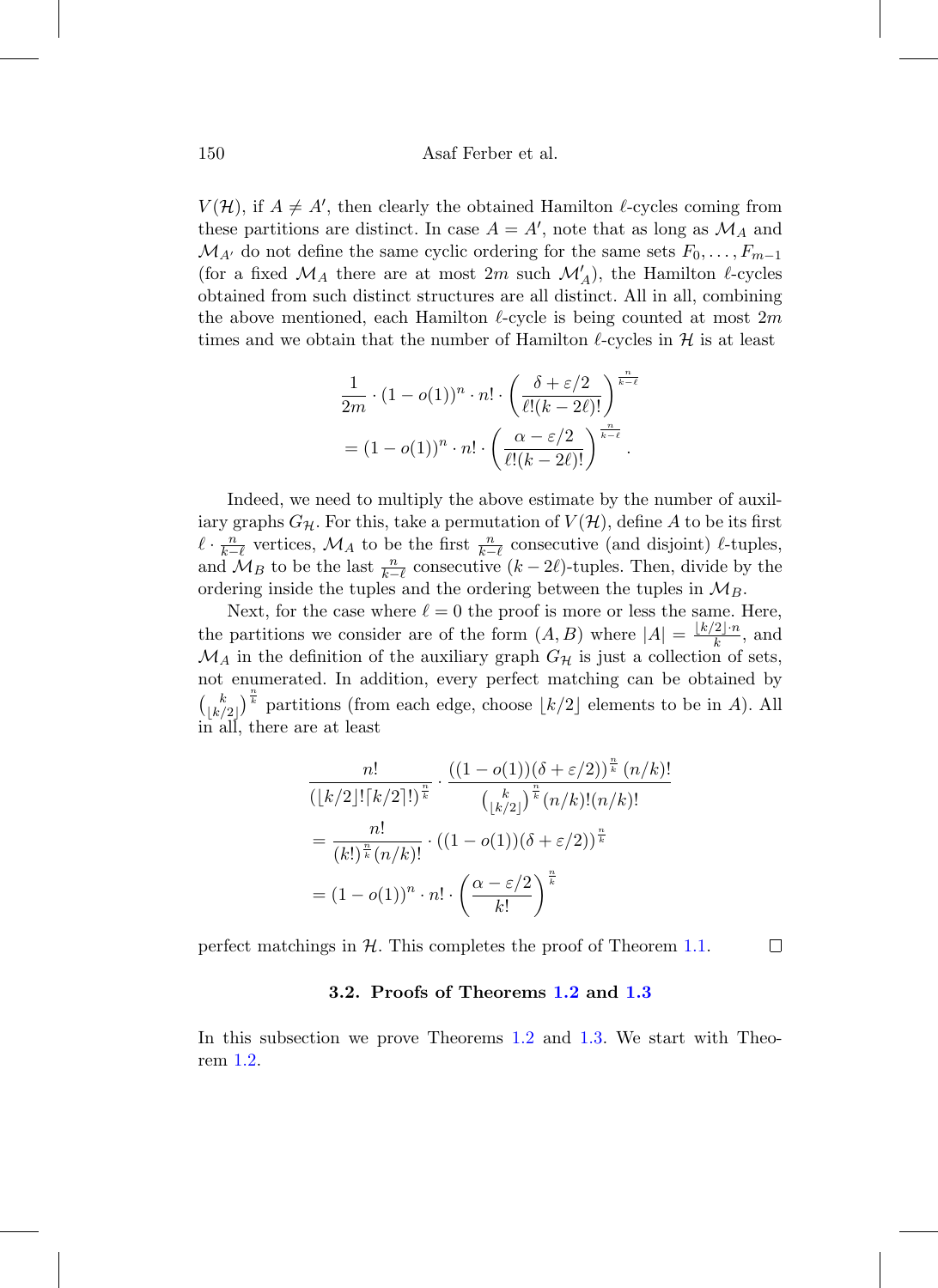*Proof.* The proof is rather similar to the proof of the main results in  $[8]$ . The main difference is that here we use Theorem [1.4](#page-5-0) in order to find many edge-disjoint perfect matchings in random subgraphs of a graph which is not necessarily the complete bipartite graph. Let  $\varepsilon = \alpha - \alpha'$ , and note that  $\delta_{k-1}(\mathcal{H}) \geq (\alpha' + \varepsilon)n$ . We distinguish between two cases:

**Case I:**  $1 \leq \ell < k/2$ . In this case the general scheme goes as follows:

First, choose  $r := |E(\mathcal{H})| \cdot \frac{(k-\ell)\ln n}{n}$  and  $\ell$  partitions of  $V(\mathcal{H})$ ,  $\{(A_i, B_i)$ :  $1 \leq i \leq r$ , such that  $|A_i| = \ell \cdot \frac{n}{k-r}$  for each i, equipped with  $\mathcal{M}_{A_i}$ and  $\mathcal{M}_{B_i}$  as described in Section [2.4.](#page-10-1) For each such partition  $(A_i, B_i)$ , denote the corresponding auxiliary graph  $G_{\mathcal{H}}$  by  $G^{(i)}$ , and use the notation  $\mathcal{M}_{A_i} = \{F_{i,0}, \ldots, F_{i,m-1}\},\$  where  $m = \frac{n}{k-\ell}$ . Note that by Lemma [2.9](#page-11-0) we have that w.h.p  $\delta(G^{(i)}) \geq (\alpha' + \varepsilon/2)m$  for every  $1 \leq i \leq r$ .

Second, for each edge  $f \in E(\mathcal{H})$ , we say that i is a *candidate* for f if there exist j and  $B \in M_{B_i}$  such that  $f = F_{i,j} \cup B \cup F_{i,j+1}$ . For each edge  $f \in E(\mathcal{H})$ let  $\psi(f)$  denote the number of candidates it has. Each  $f \in E(\mathcal{H})$  with  $\psi(f) > 0$  picks one candidate i at random among the  $\psi(f)$  candidates. For each  $1 \leq i \leq r$ , consider the subhypergraph  $\mathcal{H}_i$  obtained from the partition  $(A_i, B_i)$  together with the edges that chose i, and denote the corresponding auxiliary subgraph of  $G^{(i)}$  by  $H_i$ . Observe that the hypergraphs  $\mathcal{H}_i$  are edgedisjoint.

Finally, we wish to show that w.h.p every auxiliary graph  $H_i$  contains  $(1-o(1))\frac{f(\alpha')m}{\ln^2 n}$  edge-disjoint perfect matchings, where  $f(\alpha') = \frac{\alpha' + \sqrt{2\alpha'-1}}{2}$ . We then conclude that every subhypergraph  $\mathcal{H}_i$  contains  $(1 - o(1)) \frac{f(\alpha')m}{\ln^2 n}$  $\ln^2 n$ edge-disjoint Hamilton  $\ell$ -cycles for each i, and therefore  $\mathcal H$  contains at least

$$
(1 - o(1))r \cdot \frac{f(\alpha')m}{\ln^2 n} = (1 - o(1))\frac{|E(\mathcal{H})| \cdot f(\alpha')}{\frac{n}{k - \ell}}
$$

edge-disjoint Hamilton  $\ell$ -cycles as required. To this end we need the following claim:

<span id="page-16-0"></span>**Claim 3.1.** With high probability the following holds: every  $H_i$  contains at least  $(1 - o(1)) \frac{f(\alpha')n}{\ln^2 n}$  edge-disjoint perfect matchings.

*Proof.* Let  $f \in E(\mathcal{H})$  be an edge and recall that the random variable  $\psi(f)$ counts the number of partitions  $(A_i, B_i)$  which are candidates for f. Observe that for every edge f and index i, the i<sup>th</sup> partition is a candidate for f with the same probability

$$
q\leq \frac{|\mathcal{M}_{A_i}|\cdot |\mathcal{M}_{B_i}|}{|E(\mathcal{H})|}=\frac{m^2}{|E(\mathcal{H})|}.
$$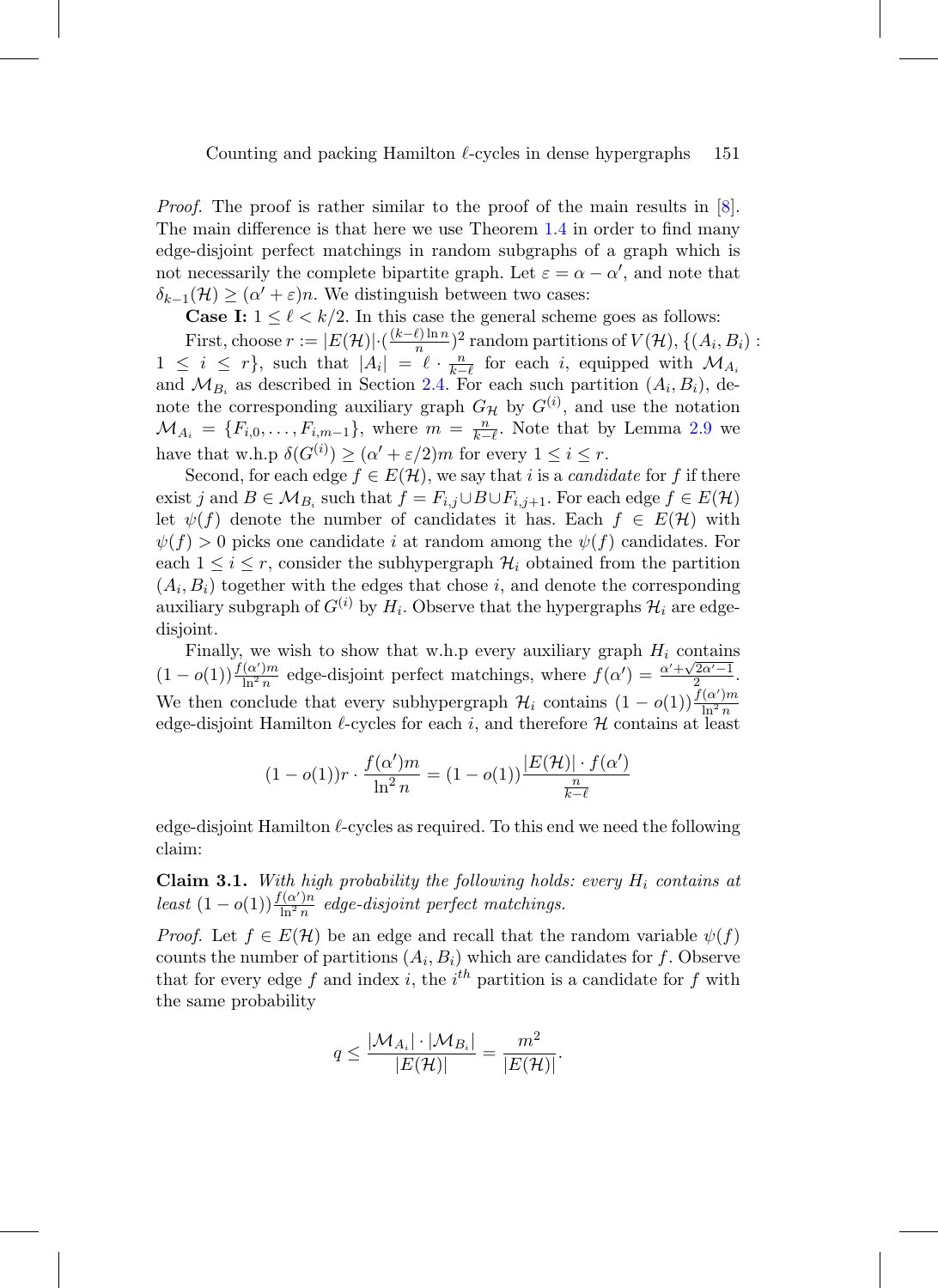(Indeed, the partition  $(A_i, B_i)$  is a candidate for at most  $|\mathcal{M}_{A_i}| \cdot |\mathcal{M}_{B_i}| =$  $m^2$  edges, among all the  $|E(\mathcal{H})| = \Theta(n^k)$  edges of the hypergraph. Due to symmetry this bound is obtained.)

Therefore, since  $\psi(f) \sim \text{Bin}(r, q)$ , applying Chernoff and the union bound we obtain that w.h.p  $\psi(f) \leq (1 + o(1))r \cdot q \leq (1 + o(1))\ln^2 n$  for each  $f \in E(\mathcal{H})$ . Hence, we conclude that the edges of  $G^{(i)}$  remain in  $H_i$ with probability  $p \geq \frac{1-o(1)}{\ln^2 n}$ . Now, combining Theorem [2.4,](#page-6-2) Remark [1.5,](#page-5-1) and applying the union bound we conclude that w.h.p. every  $H_i$  contains a  $(1-o(1))\frac{f(\alpha')m}{\ln^2 n}$ -factor. In order to complete the proof, recall that  $H_i$  is bipartite and thus each such factor can be decomposed to  $(1 - o(1)) \frac{f(\alpha')m}{\ln^2 n}$  $ln^2 n$ edge-disjoint perfect matchings.

**Case II:**  $\ell = 0$ . The proof for this case is similar to the previous case so we omit it. The only difference is that here we use a slightly different auxiliary graph, so for this case we need to take  $r = |E(\mathcal{H})| \cdot (\frac{k \ln n}{n})^2$  partitions  $(A_i, B_i)$  with  $|A_i| = \frac{\lfloor k/2 \rfloor \cdot n}{k}$ . All the other calculations remain the same.

This completes the proof of Theorem [1.2.](#page-4-0)

Now we prove Theorem [1.3.](#page-4-1)

*Proof.* The proof of Theorem [1.3](#page-4-1) is quite similar to the previous proof, so we might omit details. Let  $\delta > 0$  be a constant, let  $\varepsilon > 0$  be a sufficiently small constant (to be determined later), and let  $\mathcal H$  be a k-uniform hypergraph which satisfies the assumptions of the theorem. Throughout the proof we use similar notation as in the proof of Theorem [1.2.](#page-4-0)

First, let  $(A, B)$  be a random partition of  $V(\mathcal{H})$  into two sets with  $|A| =$  $\ell \cdot \frac{n}{k-\ell}$ , equipped with  $\mathcal{M}_A$  and  $\mathcal{M}_B$  as described in Section [2.4.](#page-10-1) Using Remark [2.12](#page-14-0) we conclude that with probability  $1 - e^{-\Theta(n)}$  we have  $(\alpha \varepsilon$ ) $m \leq \delta(G_{\mathcal{H}}) \leq \Delta(G_{\mathcal{H}}) \leq (\alpha + 2\varepsilon)m$ . Conditioning on that, similarly to the calculation in Claim [3.1,](#page-16-0) we conclude that for such a partition  $(A, B)$ and an edge  $f \in E(\mathcal{H})$ , the probability that  $(A, B)$  is a candidate for f is bounded between

$$
\frac{|\mathcal{M}_A| \cdot (\alpha - \varepsilon)m}{|E(\mathcal{H})|} = \frac{(\alpha - \varepsilon)m^2}{|E(\mathcal{H})|}
$$

and

$$
\frac{|\mathcal{M}_A| \cdot (\alpha + 2\varepsilon)m}{|E(\mathcal{H})|} = \frac{(\alpha + 2\varepsilon)m^2}{|E(\mathcal{H})|}.
$$

Second, let  $q = \frac{(\alpha - \varepsilon)m^2}{|E(\mathcal{H})|}$  (clearly, q is a lower bound for that probability), and choose  $r := |E(\mathcal{H})| \cdot (\frac{k-\ell}{n})^2 \cdot \frac{1}{q}$  random partitions of  $V(\mathcal{H})$ ,  $\{(A_i, B_i)$ :

 $\Box$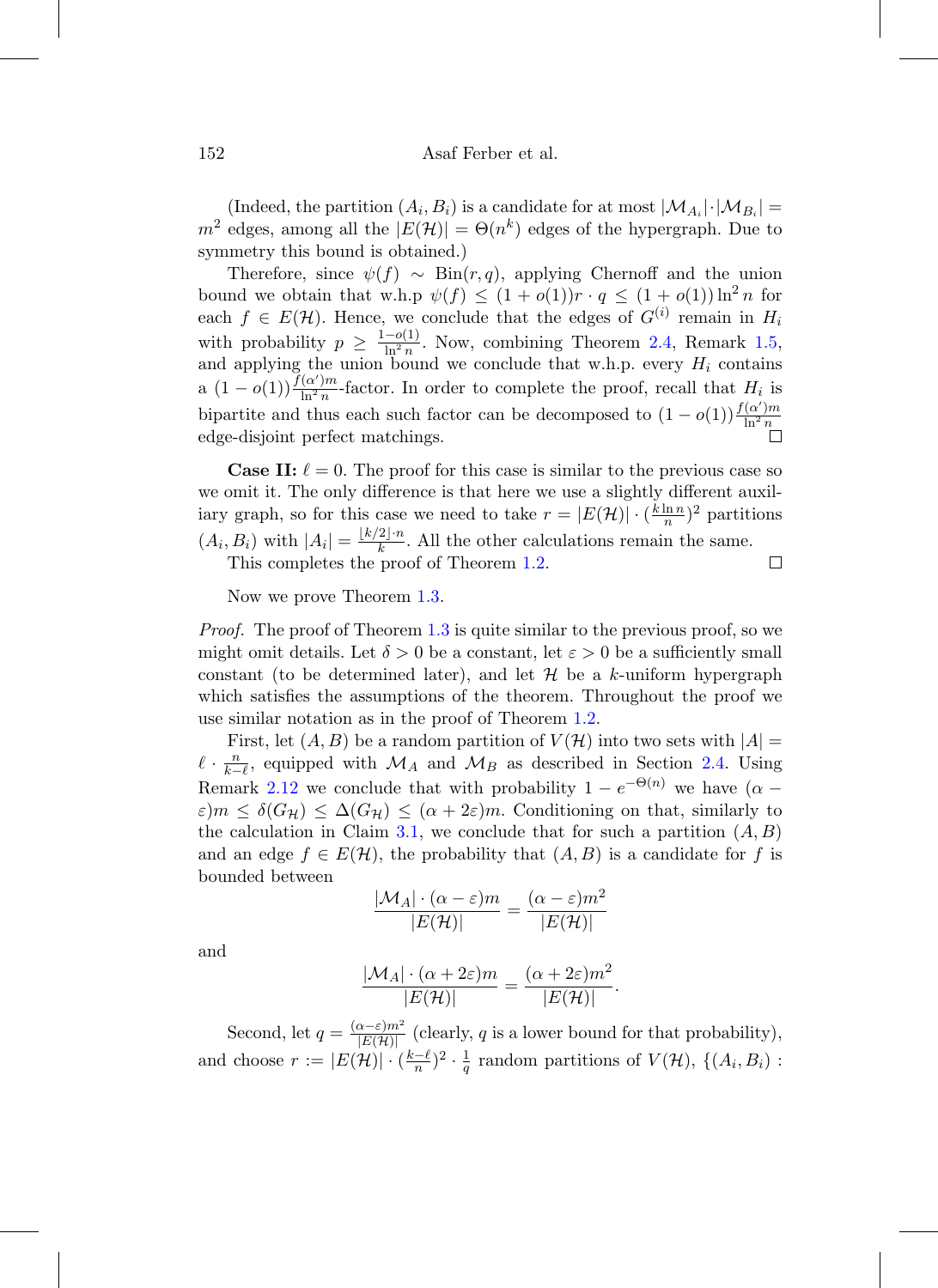$1 \leq i \leq r$ , such that  $|A_i| = \ell \cdot \frac{n}{k-\ell}$  for each i, equipped with  $\mathcal{M}_{A_i}$  and  $\mathcal{M}_{B_i}$ as described in Section [2.4](#page-10-1) (and in the proof of Theorem [1.2\)](#page-4-0).

Third, since  $\psi(f)$  is binomially distributed with probability  $q \leq q_f \leq$  $(1 + 7\varepsilon)q$ , by Chernoff's inequality and the union bound we obtain that  $\psi(f) \in (1 \pm 8\varepsilon) r q$  holds for each  $f \in E(\mathcal{H})$ .

Next, using the fact that all the  $G^{(i)}$ 's are almost regular (all the degrees lie in the interval  $(\alpha \pm 2\varepsilon)m$ , combining Theorem [2.5](#page-7-1) with Theorem [1.4,](#page-5-0) using the fact that  $\varepsilon$  is sufficiently small, we obtain that with probability  $1$ using the ract that  $\varepsilon$  is sumclemity small, we obtain that with probability  $1 - n^{-\omega(1)}$  each  $H_i$  contains at least  $(1 - o(1))(\alpha - 20\sqrt{2\varepsilon})\frac{m}{rq}$  edge-disjoint perfect matchings. Therefore, for each  $i$ , by taking all the edge-disjoint Hamilton materings. Therefore, for each i, by taking an the edge-disjoint riammon<br>  $\ell$ -cycles in  $\mathcal{H}_i$ , there is at most a  $40\sqrt{2\varepsilon}$ -fraction of edges in  $\mathcal{H}_i$  which are unused. All in all, there is at most  $40\sqrt{2\varepsilon}$ -fraction of edges in H which are not covered by any of the Hamilton  $\ell$ -cycles. Finally, by taking  $\varepsilon$  to be small enough such that  $40\sqrt{2\varepsilon} \leq \delta$  we complete the proof.  $\Box$ 

# **3.3. Proof of Proposition [1.6](#page-5-2)**

*Proof.* Let  $k \leq n$  be positive integers. Define a k-uniform hypergraph H on n vertices as follows: Let  $V(H)=[n]$ , and partition  $V(H) = A \cup B$  into two sets A and B such that  $n/2 - 1 \leq |A| \leq n/2 + 1$  is an odd integer. Let  $E(\mathcal{H})$  consist of all the k-tuples  $f \in \binom{[n]}{k}$  ${k \choose k}$  for which  $|A \cap f|$  is even, and observe that  $\delta_{k-1}(\mathcal{H}) \geq n/2 - k$ . Now, let r be an odd integer and assume towards a contradiction that H contains an r-factor  $\mathcal{H}' \subseteq \mathcal{H}$ . Let  $\mathcal{H}''$  be the multi-hypergraph on the vertex set  $A$  which consists of the (multi-)set of edges  $\{A \cap f : f \in E(\mathcal{H}')\}$ . Since all the edges of  $\mathcal{H}''$  are of even size, the size of  $A$  is odd, and since all the vertex degrees are  $r$  (which is odd), we derive a contradiction. □

## **4. Concluding remarks and open problems**

To the best of our knowledge, this paper is the first to deal with problems of counting and packing in general dense hypergraphs. Here we have obtained some preliminary results, which suggest many interesting and challenging problems for further study.

In Theorem [1.1](#page-3-0) we showed that, for every  $\ell < k/2$ , the number of Hamilton  $\ell$ -cycles in k-uniform hypergraphs with large minimum degree is lower bounded (up to sub-exponential factor) with the expected number of such cycles in a random hypergraph with the same density. It would be interesting to generalize it to every  $\ell < k$ .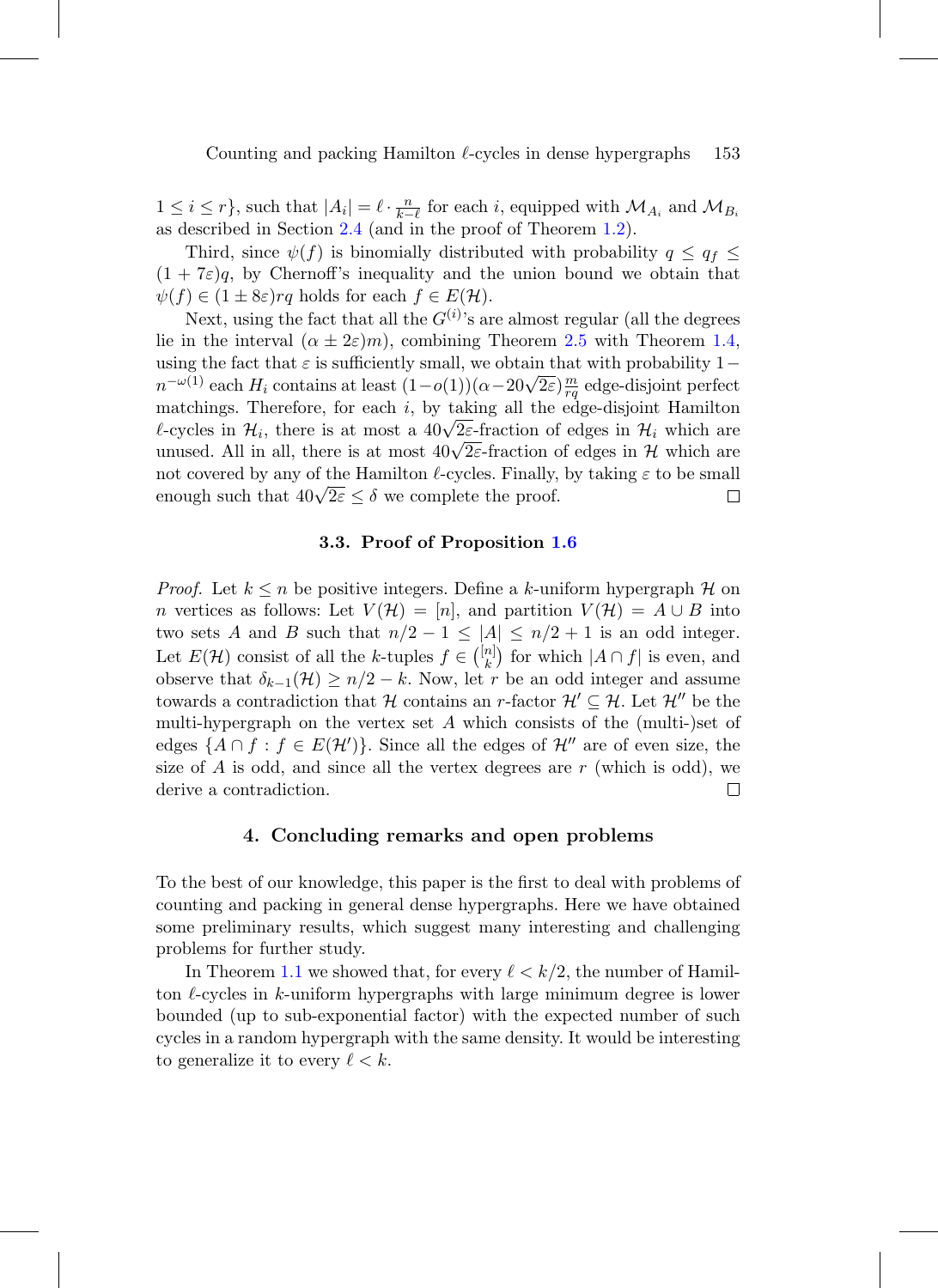In Theorems [1.2](#page-4-0) and [1.3](#page-4-1) we dealt with the question of packing Hamilton  $\ell$ -cycles into dense k-uniform hypergraph. We showed that for  $\ell < k/2$ , if  $\delta_{k-1}(\mathcal{H}) \ge \alpha n$ , for some  $\alpha > 1/2$ , then one can find  $\frac{f(\alpha)|E(\mathcal{H})|}{\frac{n}{k-\ell}}$  edge-disjoint Hamilton  $\ell$ -cycles. It is natural to try to obtain the best possible  $f(\alpha)$ , and to try to generalize our results for every  $\ell \leq k - 1$ .

As was mentioned in the introduction, Kühn, Mycroft and Osthus showed in [\[16\]](#page-20-6) that  $\delta_{k-1} \approx \frac{n}{\lceil \frac{k}{k-\ell} \rceil (k-\ell)}$  is the correct asymptotic bound for the existence of a Hamilton  $\ell$ -cycle. Note that for certain choices of k and  $\ell$  (for example,  $k = 3$  and  $\ell = 1$ , this bound is much smaller than the bound of  $n/2$ that we considered. It would be nice to extend our results to hypergraphs with minimum degrees starting at  $\frac{n}{\lceil \frac{k}{k-\ell} \rceil (k-\ell)}$ , for every  $\ell < k$ .

#### **Acknowledgements**

A major part of this work was carried out when Benny Sudakov was visiting Tel Aviv University, Israel. He would like to thank the School of Mathematical Sciences of Tel Aviv University for hospitality and for creating a stimulating research environment.

## **References**

- <span id="page-19-5"></span>[1] N. Alon and J. H. Spencer, The Probabilistic Method, third ed., Wiley, New York, 2008. [MR2437651](http://www.ams.org/mathscinet-getitem?mr=2437651)
- <span id="page-19-1"></span>[2] D. Christofides, D. Kühn and D. Osthus,  $Edge-disjoint Hamilton cycles$ in graphs, J. Combinatorial Theory Series B (2012) 102, 1035–1060. [MR2959389](http://www.ams.org/mathscinet-getitem?mr=2959389)
- <span id="page-19-4"></span>[3] B. Csaba, Regular spanning subgraphs of bipartite graphs of high minimum degree, Electronic Journal of Combinatorics,  $(2007)$  14 (1), publication 21. [MR2350449](http://www.ams.org/mathscinet-getitem?mr=2350449)
- <span id="page-19-3"></span>[4] B. Csaba, D. Kühn, A. Lo, D. Osthus and A. Treglown, *Proof of the 1*factorization and Hamilton decomposition conjectures, Memoirs of the American Mathematical Society, to appear. [MR3185848](http://www.ams.org/mathscinet-getitem?mr=3185848)
- <span id="page-19-2"></span>[5] B. Cuckler and J. Kahn, Hamiltonian cycles in Dirac graphs, Combinatorica (2009) 29 (3), 299–326. [MR2520274](http://www.ams.org/mathscinet-getitem?mr=2520274)
- <span id="page-19-0"></span>[6] G. A. Dirac, Some theorems on abstract graphs, Proceedings of the London Mathematical Society, (1952) 2, 69–81. [MR0047308](http://www.ams.org/mathscinet-getitem?mr=0047308)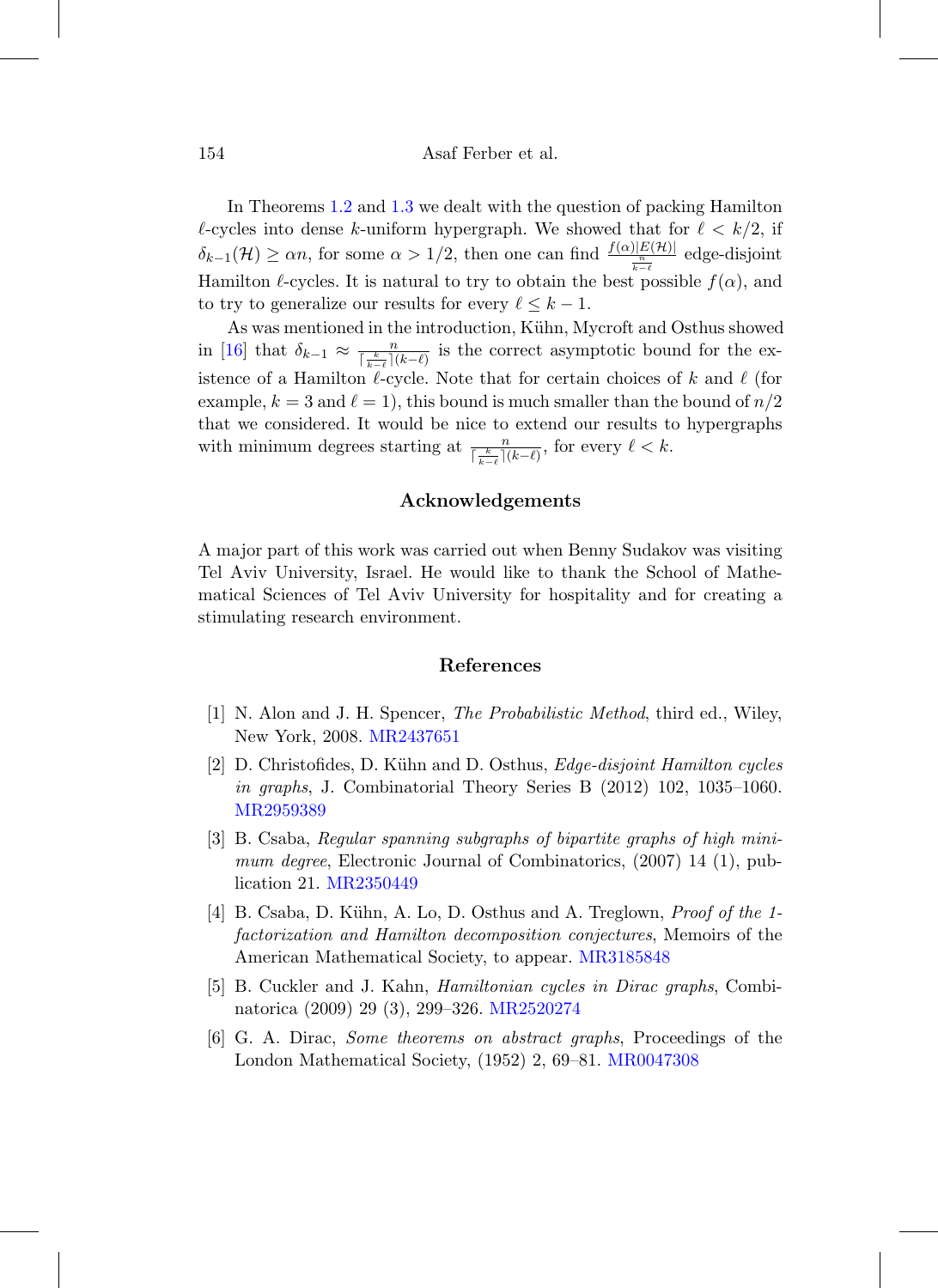- <span id="page-20-1"></span>[7] A. Ferber, M. Krivelevich and B. Sudakov, Counting and packing Hamilton cycles in dense graphs and oriented graph, to appear in J. Combinatorial Theory Series B.
- <span id="page-20-7"></span>[8] A. Frieze and M. Krivelevich, Packing Hamilton cycles in random and pseudo-random hypergraphs, Random Structures and Algorithms 41 (2012), 1–22. [MR2943424](http://www.ams.org/mathscinet-getitem?mr=2943424)
- <span id="page-20-3"></span>[9] S. G. Hartke, R. Martin, and T. Seacrest, Relating minimum degree and the existence of a k-factor, Research manuscript (2010).
- <span id="page-20-9"></span>[10] S. Janson, T. Luczak and A. Ruciński, Random graphs, Wiley, New York, 2000. [MR1782847](http://www.ams.org/mathscinet-getitem?mr=1782847)
- <span id="page-20-2"></span>[11] P. Katerinis, Minimum degree of a graph and the existence of k-factors, In Proceedings of the Indian Academy of Sciences-Mathematical Sciences, vol. 94, no. 2-3, pp. 123–127. Springer India, 1985. [MR0844252](http://www.ams.org/mathscinet-getitem?mr=0844252)
- <span id="page-20-4"></span>[12] G. Y. Katona and H. A. Kierstead, Hamiltonian chains in hypergraphs, J. Graph Theory, (1999) 30, 205–212. [MR1671170](http://www.ams.org/mathscinet-getitem?mr=1671170)
- <span id="page-20-12"></span>[13] M. Krause, A simple proof of the Gale-Ryser theorem, The American Mathematical Monthly 4 (1996), 335–337. [MR1383671](http://www.ams.org/mathscinet-getitem?mr=1383671)
- <span id="page-20-8"></span>[14] M. Krivelevich, C. Lee and B. Sudakov, Robust Hamiltonicity of Dirac graphs, Transactions of the American Mathematical Society 366 (2014), 3095–3130. [MR3180741](http://www.ams.org/mathscinet-getitem?mr=3180741)
- <span id="page-20-0"></span>[15] D. Kühn, J. Lapinskas and D. Osthus, *Optimal packings of Hamilton* cycles in graphs of high minimum degree, Combinatorics, Probability and Computing, (2013) 22 (03), 394–416. [MR3053854](http://www.ams.org/mathscinet-getitem?mr=3053854)
- <span id="page-20-6"></span>[16] D. Kühn, R. Mycroft and D. Osthus, *Hamilton*  $\ell$ *-cycles in uniform* hypergraphs, J. Combinatorial Theory Series A (2010) 117, 910–927. [MR2652102](http://www.ams.org/mathscinet-getitem?mr=2652102)
- <span id="page-20-11"></span>[17] D. Kühn and D. Osthus, *Hamilton decompositions of regular expanders:* a proof of Kelly's conjecture for large tournaments, Advances in Mathematics (2013) 237, 62–146. [MR3028574](http://www.ams.org/mathscinet-getitem?mr=3028574)
- <span id="page-20-13"></span>[18] L. Lovász, *Combinatorial problems and exercises*, Vol. 361 American Mathematical Society, 2007. [MR2321240](http://www.ams.org/mathscinet-getitem?mr=2321240)
- <span id="page-20-5"></span>[19] K. Markström and A. Ruciński, *Perfect matchings (and Hamilton cy*cles) in hypergraphs with large degrees, European Journal of Combinatorics, (2011) 32 (5), 677–687. [MR2788783](http://www.ams.org/mathscinet-getitem?mr=2788783)
- <span id="page-20-10"></span>[20] C. McDiarmid, Concentration, in: Probabilistic Methods for Algorithmic Discrete Mathematics, Algorithms Combin., 16, Springer, Berlin, 1998, 195–248. [MR1678578](http://www.ams.org/mathscinet-getitem?mr=1678578)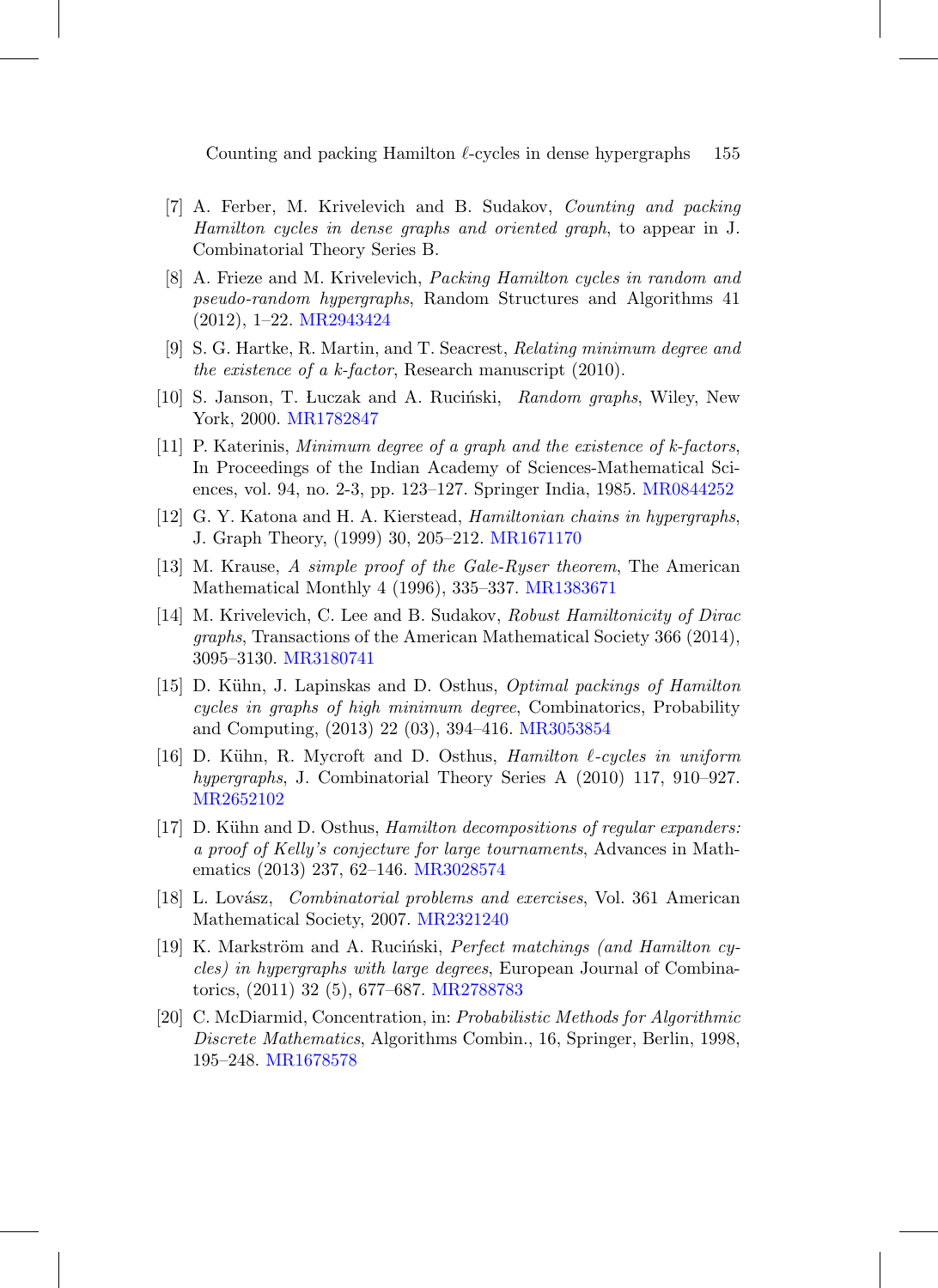- <span id="page-21-0"></span>[21] C. Nash-Williams, Hamiltonian lines in graphs whose vertices have sufficiently large valencies, Combinatorial Theory and Its Applications, III, North-Holland, 1970, 813–819. [MR0299517](http://www.ams.org/mathscinet-getitem?mr=0299517)
- <span id="page-21-1"></span>[22] C. Nash-Williams, Edge-disjoint Hamiltonian circuits in graphs with vertices of large valency, Studies in Pure Mathematics (L. Mirsky, ed.), 157–183, Academic Press, London, 1971. [MR0284366](http://www.ams.org/mathscinet-getitem?mr=0284366)
- <span id="page-21-2"></span>[23] C. Nash-Williams, Hamiltonian arcs and circuits, Recent Trends in Graph Theory, Springer, 1971, 197–210. [MR0277417](http://www.ams.org/mathscinet-getitem?mr=0277417)
- <span id="page-21-6"></span>[24] V. Rödl and A. Rucinski, *Dirac-type questions for hypergraphs – a sur*vey (or more problems for Endre to solve), in An Irregular Mind, Springer Berlin Heidelberg (2010), 561–590. [MR2815614](http://www.ams.org/mathscinet-getitem?mr=2815614)
- <span id="page-21-5"></span>[25] V. Rödl, A. Ruciński and E. Szemerédi, An approximate Dirac-type theorem for k-uniform hypergraphs, Combinatorica, (2008) 28 (2), 229– 260. [MR2399020](http://www.ams.org/mathscinet-getitem?mr=2399020)
- <span id="page-21-4"></span>[26] V. Rödl, A. Ruciński and E. Szemerédi, *Dirac-type conditions for hamil*tonian paths and cycles in 3-uniform hypergraphs, Advances in Mathematics, (2011) 227 (3), 1225–1299. [MR2799606](http://www.ams.org/mathscinet-getitem?mr=2799606)
- <span id="page-21-3"></span>[27] G. Sárközy, S. Selkow and E. Szemerédi, On the number of Hamiltonian cycles in Dirac graphs, Discrete Math. (2003) 265, 237–250. [MR1969376](http://www.ams.org/mathscinet-getitem?mr=1969376)

Asaf Ferber Department of Mathematics YALE UNIVERSITY New Haven, CT 06520 USA **AND** Department of Mathematics MIT Cambridge, MA 02139-4307 USA E-mail address: [asaf.ferber@yale.edu,ferbera@mit.edu](mailto:asaf.ferber@yale.edu,ferbera@mit.edu)

Michael Krivelevich SCHOOL OF MATHEMATICAL SCIENCES Raymond and Beverly Sackler Faculty of Exact Sciences Tel Aviv University Tel Aviv, 69978 Israel E-mail address: [krivelev@post.tau.ac.il](mailto:krivelev@post.tau.ac.il)